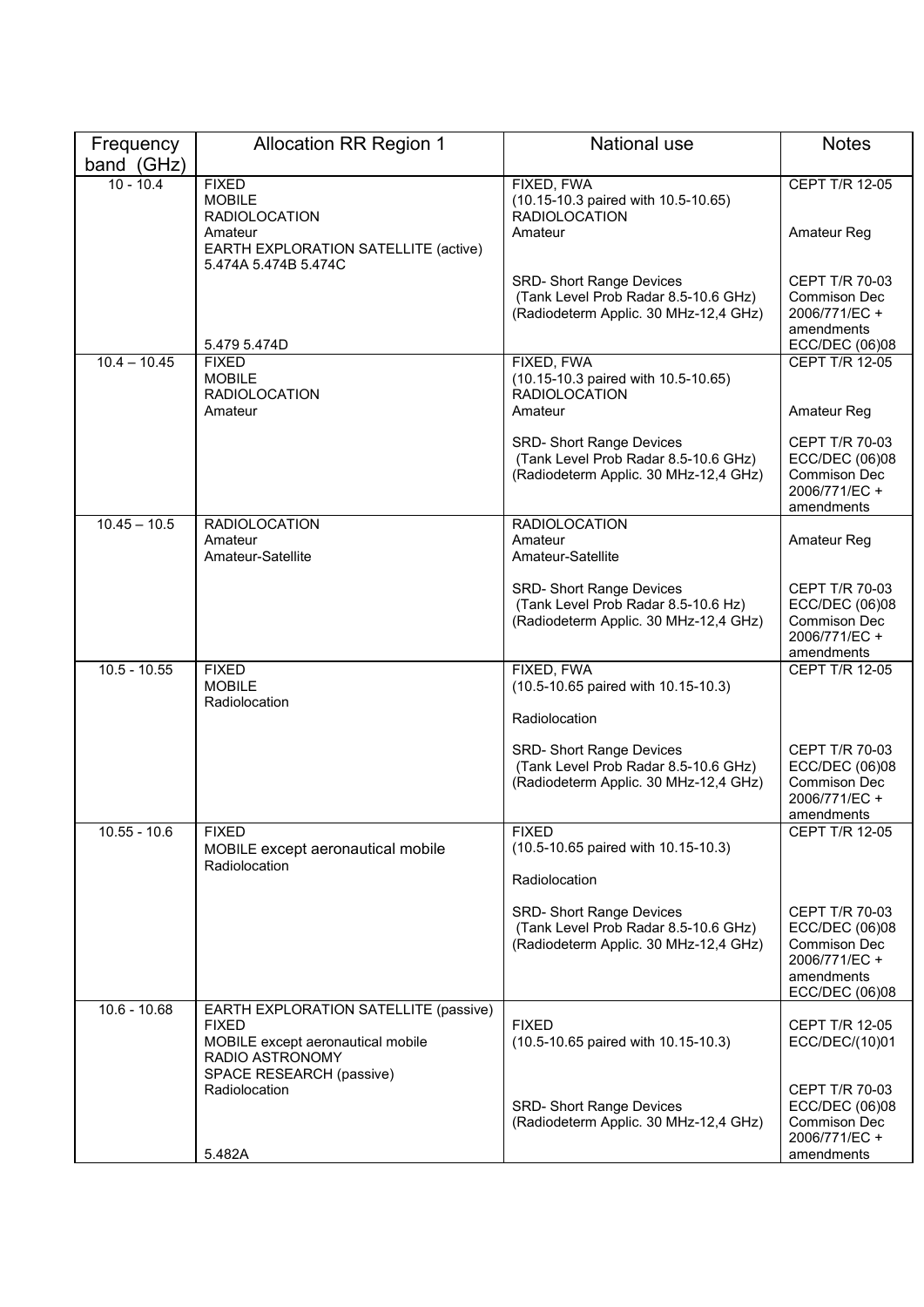| Frequency      | <b>Allocation RR Region 1</b>                                                                                                           | National use                                                                                                                                                                                                                                   | <b>Notes</b>                                                                                                                                                                                                              |
|----------------|-----------------------------------------------------------------------------------------------------------------------------------------|------------------------------------------------------------------------------------------------------------------------------------------------------------------------------------------------------------------------------------------------|---------------------------------------------------------------------------------------------------------------------------------------------------------------------------------------------------------------------------|
| band (GHz)     |                                                                                                                                         |                                                                                                                                                                                                                                                |                                                                                                                                                                                                                           |
| $10.68 - 10.7$ | EARTH EXPLORATION SATELLITE (passive)<br>RADIO ASTRONOMY<br>SPACE RESEARCH (passive)<br>5.340, 5.483                                    | <b>SRD- Short Range Devices</b><br>(Radiodeterm Applic. 30 MHz-12,4 GHz)                                                                                                                                                                       | CEPT T/R 70-03<br>ECC/DEC (06)08<br><b>Commison Dec</b><br>2006/771/EC +<br>amendments                                                                                                                                    |
| $10.7 - 10.95$ | <b>FIXED</b><br><b>FIXED-SATELLITE</b><br>(space to earth) 5.441,<br>(earth to space) 5.484<br>MOBILE except aeronautical mobile        | FIXED-SATELLITE (earth to space)<br>VSAT down link<br>$\overline{\phantom{m}}$<br>SNG down link<br>$\overline{\phantom{a}}$<br><b>HEST downlink</b><br><b>LEST downlink</b><br>÷,<br>ESV downlink<br>$\overline{a}$<br><b>AES downlink</b>     | <b>CEPT T/R 12-06</b><br>ERC DEC (00)08<br>RR Appendix 30B<br>ECC/DEC(17)04<br>ECC/DEC(18)04<br>ECC/DEC(18)05<br>ECC/DEC (03)04<br>ECC/DEC/(06)03<br>ECC/DEC/(06)02<br>ECC/DEC(05(10)<br>ECC/DEC/(05)11<br>ERC/DEC/(99)26 |
|                |                                                                                                                                         | <b>SRD- Short Range Devices</b><br>(Radiodeterm Applic. 30 MHz-12,4 GHz)                                                                                                                                                                       | CEPT T/R 70-03<br>ECC/DEC (06)08<br>Commison Dec<br>2006/771/EC +<br>amendments                                                                                                                                           |
| $10.95 - 11.2$ | <b>FIXED</b><br><b>FIXED-SATELLITE</b><br>(space to earth) 5.484A 5.484b<br>(earth to space) 5.484<br>MOBILE except aeronautical mobile | FIXED-SATELLITE (earth to space)<br>VSAT down link<br>$\overline{a}$<br>SNG down link<br>$\overline{\phantom{a}}$<br><b>HEST downlink</b><br><b>LEST downlink</b><br><b>ESV</b> downlink<br>$\overline{\phantom{m}}$<br><b>AES downlink</b>    | <b>CEPT T/R 12-06</b><br>ERC DEC (00)08<br>RR Appendix 30B<br>ECC/DEC(17)04<br>ECC/DEC(18)04<br>ECC/DEC(18)05<br>ECC/DEC (03)04<br>ECC/DEC/(06)03<br>ECC/DEC/(06)02<br>ECC/DEC(05(10)<br>ECC/DEC/(05)11<br>ERC/DEC/(99)26 |
|                |                                                                                                                                         | <b>SRD- Short Range Devices</b><br>(Radiodeterm Applic. 30 MHz-12,4 GHz)                                                                                                                                                                       | ECC/DEC (06)08<br><b>CEPT T/R 70-03</b>                                                                                                                                                                                   |
| $11.2 - 11.45$ | <b>FIXED</b><br><b>FIXED-SATELLITE</b><br>(space to earth) 5.441,<br>(earth to space) 5.484<br>MOBILE except aeronautical mobile        | FIXED-SATELLITE (earth to space)<br>VSAT down link<br>SNG down link<br>$\overline{\phantom{a}}$<br><b>HEST downlink</b><br><b>LEST downlink</b><br>$\overline{\phantom{a}}$<br>ESV downlink<br>$\overline{\phantom{a}}$<br><b>AES</b> downlink | CEPT T/R 12-06<br>ERC DEC (00)08<br>RR Appendix 30B<br>ECC/DEC (03)04<br>ECC/DEC/(06)03<br>ECC/DEC/(06)02<br>ECC/DEC(05(10)<br>ECC/DEC/(05)11<br>ECC/DEC(17)04<br>ECC/DEC(18)04<br>ECC/DEC(18)05<br>ERC/DEC/(99)26        |
|                |                                                                                                                                         | <b>SRD- Short Range Devices</b><br>(Radiodeterm Applic. 30 MHz-12,4 GHz)                                                                                                                                                                       | CEPT T/R 70-03<br>ECC/DEC (06)08<br><b>Commison Dec</b><br>2006/771/EC +<br>amendments                                                                                                                                    |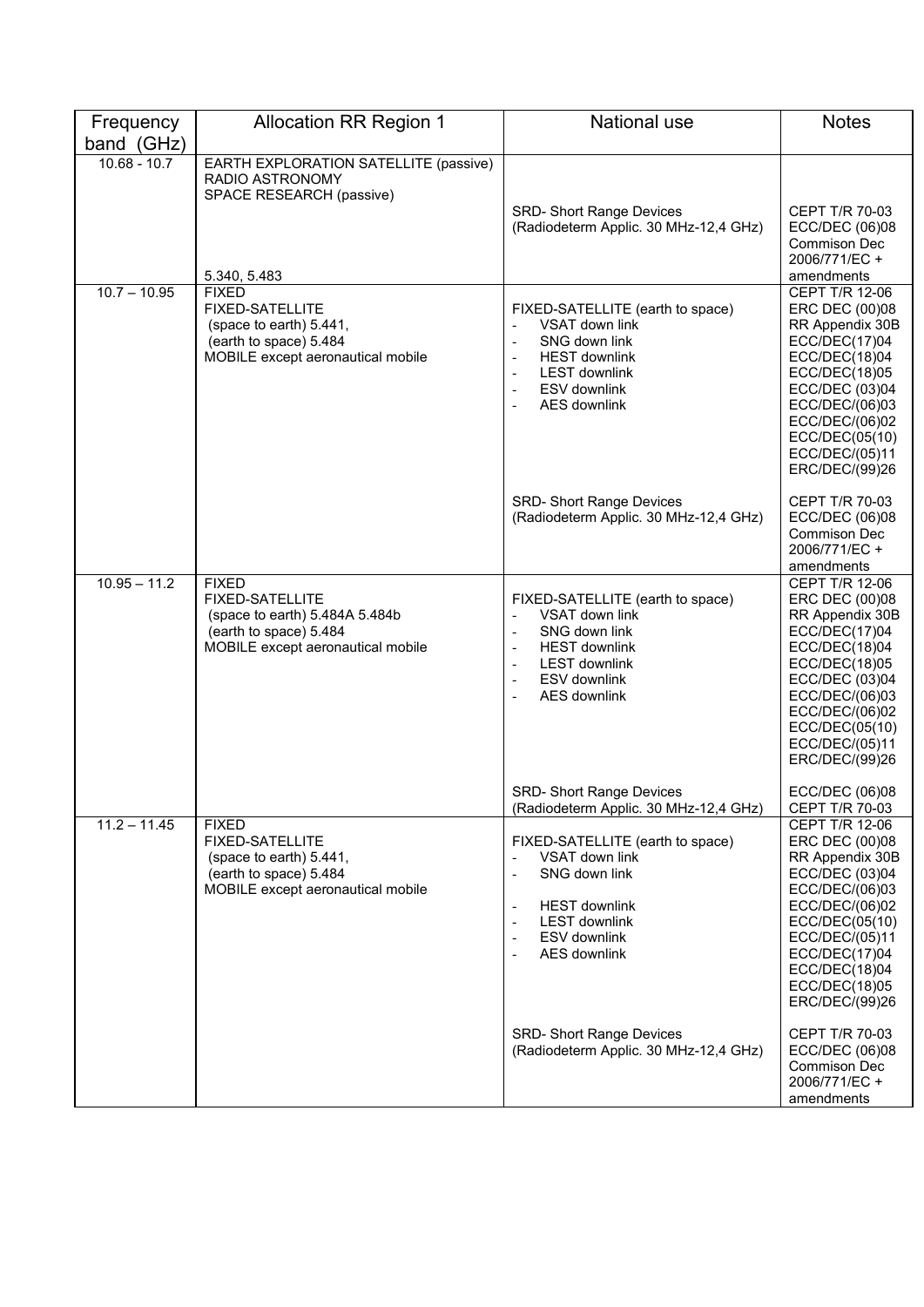| Frequency       | <b>Allocation RR Region 1</b>                                                                                                                                                                                                              | National use                                                                                                                                                                                                       | <b>Notes</b>                                                                                                                                                                                                        |
|-----------------|--------------------------------------------------------------------------------------------------------------------------------------------------------------------------------------------------------------------------------------------|--------------------------------------------------------------------------------------------------------------------------------------------------------------------------------------------------------------------|---------------------------------------------------------------------------------------------------------------------------------------------------------------------------------------------------------------------|
| band (GHz)      |                                                                                                                                                                                                                                            |                                                                                                                                                                                                                    |                                                                                                                                                                                                                     |
| $11.45 - 11.7$  | <b>FIXED</b><br><b>FIXED-SATELLITE</b><br>(space to earth) 5.484A 5.484b<br>(earth to space) 5.484<br>MOBILE except aeronautical mobile                                                                                                    | FIXED-SATELLITE (earth to space)<br>VSAT down link<br>$\overline{\phantom{m}}$<br>SNG down link<br><b>HEST downlink</b><br><b>LEST downlink</b><br>ESV downlink<br>$\overline{\phantom{a}}$<br><b>AES downlink</b> | CEPT T/R 12-06<br>ERC DEC (00)08<br>RR Appendix 30B<br>ECC/DEC(17)04<br>ECC/DEC(18)04<br>ECC/DEC(18)05<br>ECC/DEC (03)04<br>ECC/DEC/(06)03<br>ECC/DEC/(06)02<br>ECC/DEC(05(10))<br>ECC/DEC/(05)11<br>ERC/DEC/(99)26 |
|                 |                                                                                                                                                                                                                                            | <b>SRD- Short Range Devices</b><br>(Radiodeterm Applic. 30 MHz-12,4 GHz)                                                                                                                                           | <b>CEPT T/R 70-03</b><br>ECC/DEC (06)08<br><b>Commison Dec</b><br>2006/771/EC +<br>amendments                                                                                                                       |
| $11.7 - 12.5$   | <b>FIXED</b>                                                                                                                                                                                                                               |                                                                                                                                                                                                                    |                                                                                                                                                                                                                     |
|                 | <b>BROADCASTING</b><br>BROADCASTING-SATELLITE 5.492<br>MOBILE except aeronautical mobile                                                                                                                                                   | BROADCASTING-SATELLITE<br><b>HEST downlink</b><br>$\overline{\phantom{a}}$<br><b>LEST down link</b>                                                                                                                | RR Appendix 30<br>RR Appendix 30A<br>ERC DEC (00)08<br>ERC/DEC/(99)26<br>ECC/DEC/(06)03<br>ECC/DEC/(06)02<br>ECC/DEC(17)04<br>ECC/DEC(18)04<br>ECC/DEC(18)05                                                        |
|                 | 5.487 5.487A                                                                                                                                                                                                                               | <b>SRD- Short Range Devices</b><br>(Radiodeterm Applic. 30 MHz-12,4 GHz)                                                                                                                                           | CEPT T/R 70-03<br>Commison Dec<br>2006/771/EC +<br>amendments                                                                                                                                                       |
| $12.5 - 12.75$  | <b>FIXED-SATELLITE</b><br>(space to earth) 5.484A 5.A15<br>(earth to space)                                                                                                                                                                | FIXED-SATELLITE (earth to space)<br>VSAT down link<br>SNG down link<br>$\overline{\phantom{a}}$<br>ESV down link<br>$\overline{\phantom{a}}$<br>HEST down link<br>LEST down link<br>ALS down link                  | ECC/DEC(17)04<br>ECC/DEC(18)04<br>ECC/DEC(18)05<br>ECC/DEC/(05)10<br>ECC/DEC/(06)03<br>ECC/DEC/(06)02<br>ECC/DEC/(05)11<br>ERC/DEC/(99)26                                                                           |
| $12.75 - 13.25$ | <b>FIXED</b><br>FIXED-SATELLITE (earth to space) 5.441,<br><b>MOBILE</b><br>Space Research (deep space) (space to earth)                                                                                                                   | <b>FIXED</b><br>FIXED-SATELLITE (earth to space)<br>- SNG up link                                                                                                                                                  | CEPT T/R 12-02                                                                                                                                                                                                      |
| $13.25 - 13.4$  | EARTH EXPLORATION-SATELLITE (active)<br>AERONAUTICAL RADIONAVIGATION 5.497<br>SPACE RESEARCH (active) 5.498A 5.499                                                                                                                         | AERONAUTICAL RADIONAVIGATION                                                                                                                                                                                       |                                                                                                                                                                                                                     |
| 13.4 - 13.65    | 13.4-13.65 EARTH<br>EXPLORATIONSATELLITE (active) FIXED-<br>SATELLITE (space-to Earth) 5.499A 5.499B<br>RADIOLOCATION SPACE RESEARCH<br>5.499C 5.499D<br>Standard frequency and time signal-satellite<br>(Earth-to-space)<br>5.499E 5.501B | <b>RADIOLOCATION</b><br>SRD- Short Range Devices<br>(Radiodeterm. Devices 13.4-14 GHz)                                                                                                                             | <b>CEPT T/R 70-03</b><br>Commison Dec                                                                                                                                                                               |
|                 |                                                                                                                                                                                                                                            |                                                                                                                                                                                                                    | 2006/771/EC +<br>amendments                                                                                                                                                                                         |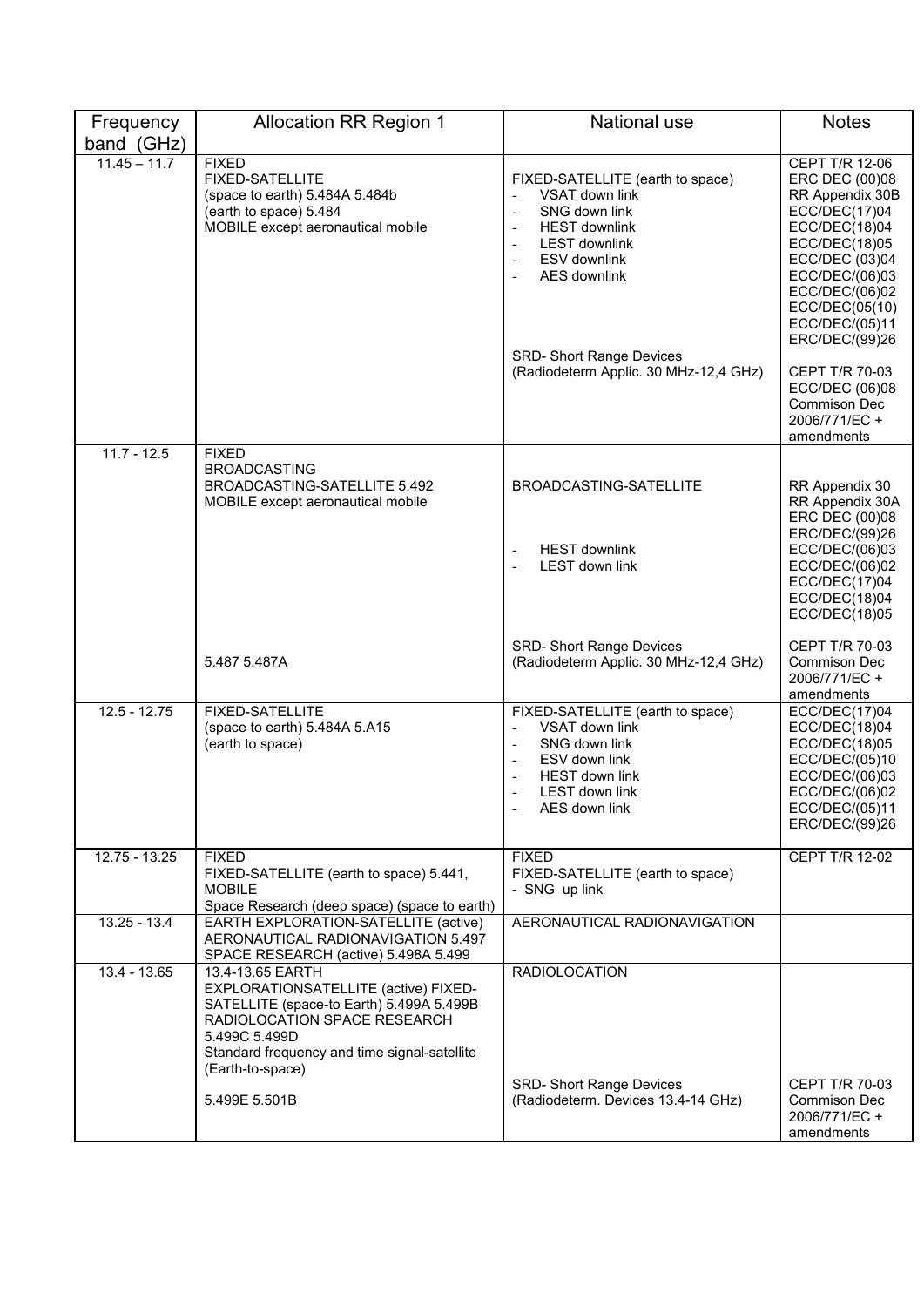| Frequency       | <b>Allocation RR Region 1</b>                                                                                                                                                                                                   | <b>National use</b>                                                                                                                                                                                                                                                                                | <b>Notes</b>                                                                                                                                                      |
|-----------------|---------------------------------------------------------------------------------------------------------------------------------------------------------------------------------------------------------------------------------|----------------------------------------------------------------------------------------------------------------------------------------------------------------------------------------------------------------------------------------------------------------------------------------------------|-------------------------------------------------------------------------------------------------------------------------------------------------------------------|
| band (GHz)      |                                                                                                                                                                                                                                 |                                                                                                                                                                                                                                                                                                    |                                                                                                                                                                   |
| $13.65 - 13.75$ | EARTH EXPLORATION-SATELLITE (active)<br><b>RADIOLOCATION</b><br>SPACE RESEARCH 5.501A<br>Standard frequency and time signal-satellite<br>(Earth-to-space)                                                                       | <b>SRD- Short Range Devices</b><br>(Radiodeterm. Devices 13.4-14 GHz)                                                                                                                                                                                                                              | CEPT T/R 70-03<br>Commison Dec                                                                                                                                    |
|                 | 5.501B                                                                                                                                                                                                                          |                                                                                                                                                                                                                                                                                                    | 2006/771/EC +<br>amendments                                                                                                                                       |
| $13.75 - 14$    | FIXED-SATELLITE (Earth-to-space) 5.484A<br><b>RADIOLOCATION</b><br>Earth exploration-satellite<br>Standard frequency and time signal-satellite<br>(Earth-to-space)<br>Space research<br>5.502 5.503                             | FIXED-SATELLITE (earth to space)<br>SNG up link<br><b>RADIOLOCATION</b><br><b>SRD- Short Range Devices</b><br>(Radiodeterm. Devices 13.4-14 GHz)                                                                                                                                                   | <b>CEPT T/R 70-03</b><br>Commison Dec<br>2006/771/EC +<br>amendments                                                                                              |
| $14 - 14.25$    | FIXED-SATELLITE (Earth-to-space) 5.457A<br>5.484A 5.484B 5.506 5.506B<br>RADIONAVIGATION 5.504<br>Mobile-satellite (Earth-to-space) 5.504B<br>5.504C 5.506A<br>Space research<br>5.504A                                         | FIXED-SATELLITE (earth to space)<br>VSAT up link<br>SNG up link<br>$\overline{\phantom{a}}$<br>HEST up link 14.0-14.25 GHz<br>$\overline{\phantom{a}}$<br>LEST up link 14.0-14.25 GHz<br>$\overline{\phantom{a}}$<br>ESV up ink<br>$\overline{\phantom{a}}$<br>AES uplink                          | <b>ERC/REC 13-03</b><br>ECC/DEC (03)04<br>ECC/DEC/(06)03<br>ECC/DEC/(06)02<br>ECC/DEC(05(10)<br>ECC/DEC/(05)11<br>ECC/DEC(17)04<br>ECC/DEC(18)04<br>ECC/DEC(18)05 |
| $14.25 - 14.3$  | FIXED-SATELLITE (Earth-to-space) 5.457A<br>5.484A 5.484B 5.506 5.506B<br>RADIONAVIGATION 5.504<br>Mobile-satellite (Earth-to-space) 5.504B<br>5.506A 5.508A<br>Space research<br>5.504A                                         | FIXED-SATELLITE (earth to space)<br>VSAT up link<br>$\overline{a}$<br>SNG up link<br>$\overline{\phantom{a}}$<br>HEST up link 14.0-14.25 GHz<br>$\overline{\phantom{a}}$<br>LEST up link 14.0-14.25 GHz<br>ESV up ink<br>$\overline{\phantom{a}}$<br><b>AES uplink</b><br>$\overline{\phantom{a}}$ | <b>ERC/REC 13-03</b><br>ECC/DEC (03)04<br>ECC/DEC/(06)03<br>ECC/DEC/(06)02<br>ECC/DEC(05(10)<br>ECC/DEC/(05)11<br>ECC/DEC(17)04<br>ECC/DEC(18)04<br>ECC/DEC(18)05 |
| $14.3 - 14.4$   | <b>FIXED</b><br>FIXED-SATELLITE (Earth-to-space) 5.457A<br>5.484A 5.484B 5.506 5.506B<br>MOBILE except aeronautical mobile Mobile-<br>satellite (Earth-to-space) 5.504B 5.506A<br>5.509A<br>Radionavigation-satellite<br>5.504A | FIXED-SATELLITE (earth to space)<br>- VSAT up link<br>SNG up link<br>ESV up ink<br>$\overline{\phantom{a}}$<br><b>AES uplink</b><br>$\overline{a}$                                                                                                                                                 | <b>ERC/REC 13-03</b><br>ECC/DEC (03)04<br>ECC/DEC(05(10)<br>ECC/DEC/(05)11<br>ECC/DEC(17)04<br>ECC/DEC(18)04<br>ECC/DEC(18)05                                     |
| 14.4 - 14.47    | <b>FIXED</b><br>FIXED-SATELLITE (Earth-to-space) 5.457A<br>5.484A 5.506 5.506B<br>MOBILE except aeronautical mobile<br>Mobile-satellite (Earth-to-space) 5.504B<br>5.506A 5.509A<br>Space research (space-to-Earth)<br>5.504A   | FIXED-SATELLITE (earth to space)<br>VSAT up link<br>$\overline{\phantom{0}}$<br>SNG up link<br>$\overline{\phantom{0}}$<br>ESV up link<br>$\overline{a}$                                                                                                                                           | <b>ERC/REC 13-03</b><br>ECC/DEC (03)04<br>ECC/DEC(05(10)<br>ECC/DEC/(05)11<br>ECC/DEC(17)04<br>ECC/DEC(18)04<br>ECC/DEC(18)05                                     |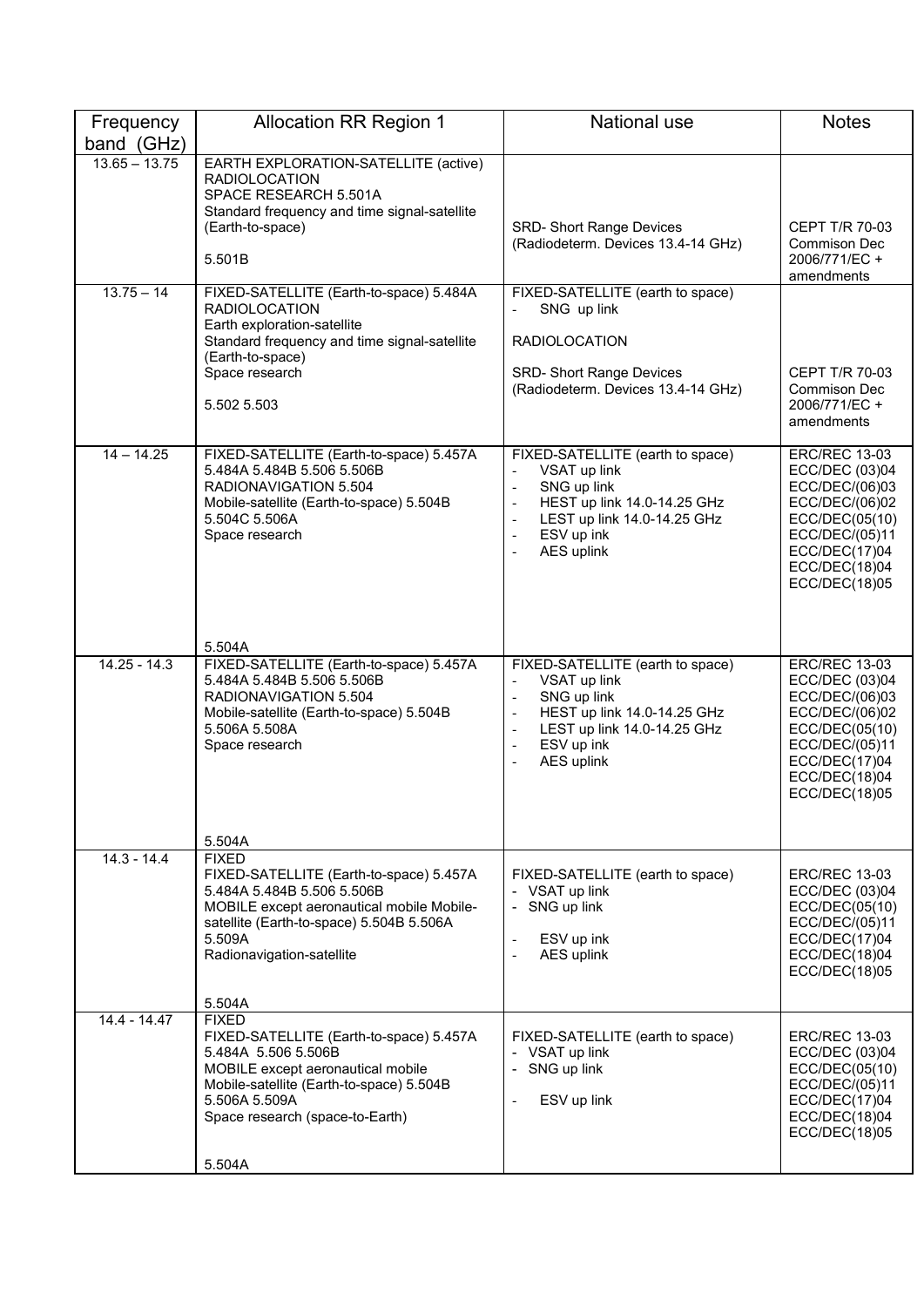| Frequency       | <b>Allocation RR Region 1</b>                                                                                                                                                                                        | <b>National use</b>                                                                               | <b>Notes</b>                                                                                                                  |
|-----------------|----------------------------------------------------------------------------------------------------------------------------------------------------------------------------------------------------------------------|---------------------------------------------------------------------------------------------------|-------------------------------------------------------------------------------------------------------------------------------|
| band (GHz)      |                                                                                                                                                                                                                      |                                                                                                   |                                                                                                                               |
| $14.47 - 14.5$  | <b>FIXED</b><br>FIXED-SATELLITE (Earth-to-space) 5.457A<br>5.484A 5.506 5.506B.<br>MOBILE except aeronautical mobile<br>Mobile-satellite (Earth-to-space) 5.504B<br>5.506A 5.509A<br>Radio astronomy<br>5.149 5.504A | FIXED-SATELLITE (earth to space)<br>VSAT up link<br>SNG up link<br><b>ESV</b><br><b>AES</b><br>÷, | <b>ERC/REC 13-03</b><br>ECC/DEC (03)04<br>ECC/DEC(05(10)<br>ECC/DEC/(05)11<br>ECC/DEC(17)04<br>ECC/DEC(18)04<br>ECC/DEC(18)05 |
| $14.5 - 14.75$  | <b>FIXED</b>                                                                                                                                                                                                         | <b>FIXED</b>                                                                                      | <b>ERC/REC 12-07</b>                                                                                                          |
|                 | FIXED-SATELLITE (Earth-to-space) 5.509B<br>5.509C 5.509D 5.509E 5.509F 5.510<br>MOBILE Space research 5.509G                                                                                                         | (14.5-14.62 paired with 15.23-15.35)                                                              |                                                                                                                               |
| $14.75 - 14.8$  | <b>FIXED</b><br>FIXED-SATELLITE (earth to space) 5.510<br><b>MOBILE</b><br>Space Research 5.509G                                                                                                                     |                                                                                                   |                                                                                                                               |
| $14.8 - 15.35$  | <b>FIXED</b><br><b>MOBILE</b><br>Space Research<br>5.339                                                                                                                                                             | <b>FIXED</b><br>(15.23-15.35 paired with 14.5-14.62)                                              | <b>ERC/REC 12-07</b>                                                                                                          |
| $15.35 - 15.4$  | EARTH EXPLORATION-SATELLITE (passive)<br><b>RADIO ASTRONOMY</b><br>SPACE RESEARCH (passive)<br>5.340                                                                                                                 |                                                                                                   |                                                                                                                               |
| $15.4 - 15.43$  | AERONAUTICAL RADIONAVIGATION<br>RADIOLOCATION 5.511E 5.511F                                                                                                                                                          |                                                                                                   |                                                                                                                               |
| $15.43 - 15.63$ | FIXED-SATELLITE (earth to space) 5.511A<br>AERONAUTICAL RADIONAVIGATION<br>RADIOLOCATION 5.511E 5.511F<br>5.511C                                                                                                     |                                                                                                   |                                                                                                                               |
| $15.63 - 15.7$  | RADIOLOCATION 5.511E 5.511F<br>AERONAUTICAL RADIONAVIGATION                                                                                                                                                          |                                                                                                   |                                                                                                                               |
| $15.7 - 16.6$   | <b>RADIOLOCATION</b>                                                                                                                                                                                                 |                                                                                                   |                                                                                                                               |
| $16.6 - 17.1$   | <b>RADIOLOCATION</b><br>Space Research (deep space)(earth to space)                                                                                                                                                  |                                                                                                   |                                                                                                                               |
| $17.1 - 17.2$   | <b>RADIOLOCATION</b>                                                                                                                                                                                                 | SRD - Short Range Devices<br>Radiodeterm. devices (17.1-17.3 GHz)                                 | CEPT T/R 70-03<br>Commison Dec<br>2006/771/EC +<br>amendments                                                                 |
| $17.2 - 17.3$   | <b>RADIOLOCATION</b><br>EARTH EXPLORATION-SATELLITE (active)<br>SPACE RESEARCH (active)                                                                                                                              |                                                                                                   |                                                                                                                               |
|                 | 5.513A                                                                                                                                                                                                               | SRD - Short Range Devices<br>Radiodeterm. devices (17.1-17.3 GHz)                                 | CEPT T/R 70-03<br>Commison Dec<br>2006/771/EC +<br>amendments                                                                 |
| $17.3 - 17.7$   | 17.3-17.7 FIXED-SATELLITE<br>(Earth-to-space) 5.516<br>(space-to-Earth) 5.516A 5.516B<br>Radiolocation                                                                                                               | FIXED-SATELLITE (space to earth)<br><b>ESOMP</b>                                                  | ECC/DEC/(05)08<br>ECC/DEC/(13)01<br>ECC/DEC/(15)04                                                                            |
| $17.7 - 18.1$   | <b>FIXED</b><br>FIXED-SATELLITE<br>(space-to-Earth) 5.484A 5.517A<br>(Earth-to-space) 5.516<br><b>MOBILE</b>                                                                                                         | <b>FIXED</b><br>FIXED-SATELLITE (space to earth)<br><b>ESOMP</b>                                  | <b>CEPT T/R 12-03</b><br>ERC/DEC/(00)07<br>ERC/DEC/(99)26<br>ECC/DEC/(13)01<br>ECC/DEC/(15)04                                 |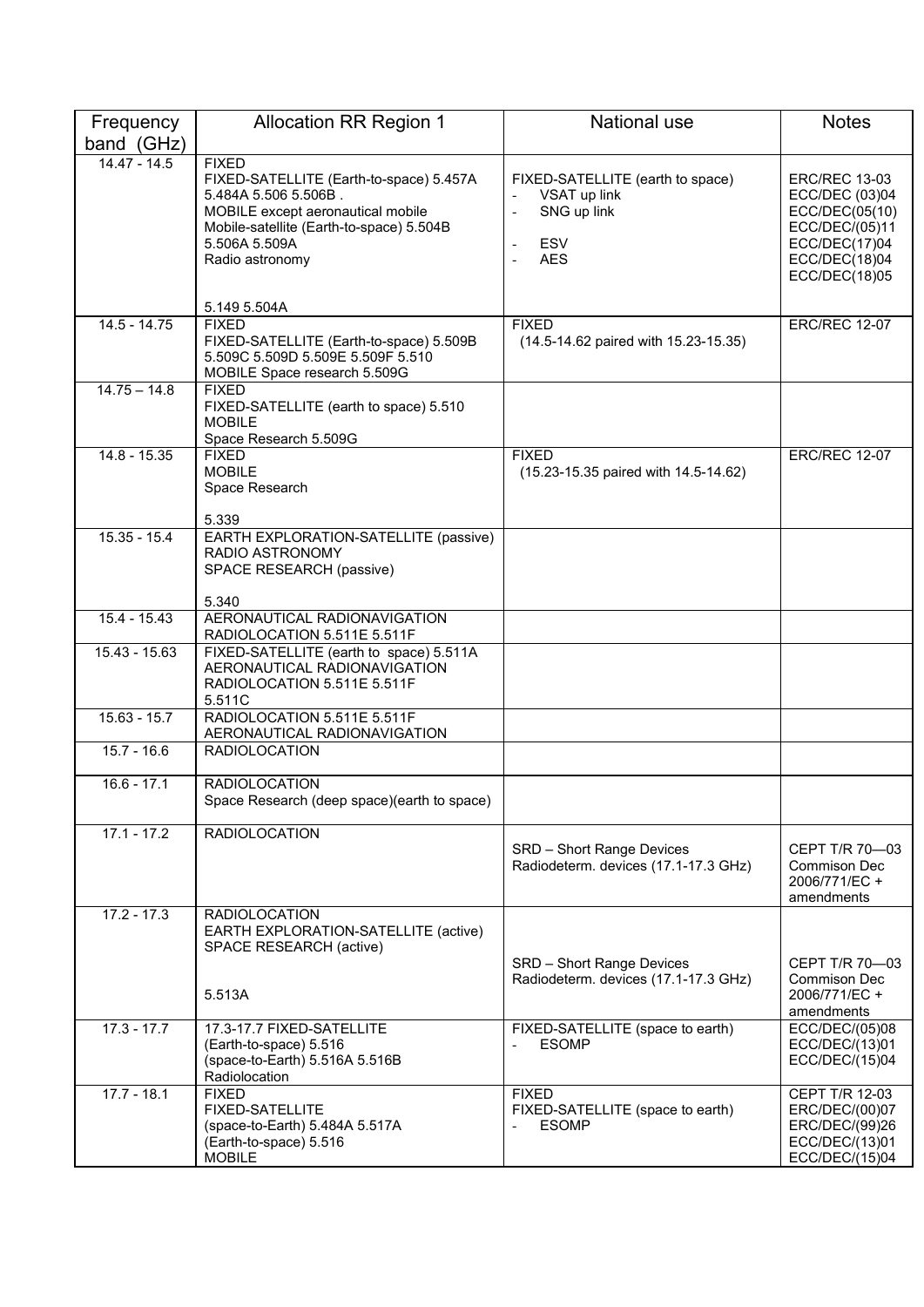| Frequency<br>band (GHz) | <b>Allocation RR Region 1</b>                                                                                                                                                         | <b>National use</b>                                                                                                    | <b>Notes</b>                                                                                                                                                                               |
|-------------------------|---------------------------------------------------------------------------------------------------------------------------------------------------------------------------------------|------------------------------------------------------------------------------------------------------------------------|--------------------------------------------------------------------------------------------------------------------------------------------------------------------------------------------|
| $18.1 - 18.4$           | <b>FIXED</b><br>FIXED-SATELLITE<br>(space-to-Earth) 5.484A 5.516B 5.517A<br>(Earth-to-space) 5.520<br><b>MOBILE</b><br>5.519                                                          | <b>FIXED</b><br>FIXED-SATELLITE (space to earth)<br><b>ESOMP</b>                                                       | CEPT T/R 12-03<br>ERC/DEC/(00)07<br>ERC/DEC/(99)26<br>ECC/DEC/(13)01<br>ECC/DEC/(15)04                                                                                                     |
| $18.4 - 18.6$           | <b>FIXED</b><br>FIXED-SATELLITE (space to earth) 5.484A<br>5.516B 5.517A<br><b>MOBILE</b>                                                                                             | <b>FIXED</b><br>FIXED-SATELLITE (space to earth)<br><b>ESOMP</b>                                                       | CEPT T/R 12-03<br>ERC/DEC/(00)07<br>ERC/DEC/(99)26<br>ECC/DEC/(13)01<br>ECC/DEC/(15)04                                                                                                     |
| $18.6 - 18.8$           | <b>FIXED</b><br>FIXED-SATELLITE (space to earth) 5.517A<br>5.522B<br>MOBILE except aeronautical mobile<br>EARTH EXPLORATION-SATELLITE (passive)<br>Space Research (passive)<br>5.522A | <b>FIXED</b><br>FIXED-SATELLITE (space to earth)<br><b>ESOMP</b>                                                       | <b>CEPT T/R 12-03</b><br>ERC/DEC/(00)07<br>ERC/DEC/(99)26<br>ECC/DEC/(13)01<br>ECC/DEC/(15)04                                                                                              |
| $18.8 - 19.3$           | <b>FIXED</b><br>FIXED-SATELLITE (space to earth) 5.516B<br>5.516B 5.517A 5.523A<br><b>MOBILE</b>                                                                                      | <b>FIXED</b><br>FIXED-SATELLITE (space to earth)<br><b>ESOMP</b>                                                       | <b>CEPT T/R 12-03</b><br>ERC/DEC/(00)07<br>ERC/DEC/(99)26<br>ECC/DEC/(13)01<br>ECC/DEC/(15)04                                                                                              |
| $19.3 - 19.7$           | <b>FIXED</b><br>FIXED-SATELLITE (space-to-Earth) (Earth-to-<br>space) 5.517A 5.523B 5.523C 5.523D 5.523E<br><b>MOBILE</b>                                                             | <b>FIXED</b><br>FIXED-SATELLITE (space to earth)<br><b>ESOMP</b>                                                       | <b>CEPT T/R 12-03</b><br>ERC/DEC/(00)07<br>ERC/DEC/(99)26<br>ECC/DEC/(13)01<br>ECC/DEC/(15)04                                                                                              |
| $19.7 - 20.1$           | FIXED-SATELLITE (space-to-Earth)<br>5.484A 5.484B 5.516B 5.527A<br>Mobile-satellite (space-to-Earth)                                                                                  | <b>HEST downlink</b><br>$\overline{\phantom{a}}$<br>LEST down link<br>FIXED-SATELLITE (space to earth)<br><b>ESOMP</b> | ECC/DEC/(06)03<br>ECC/DEC/(06)02<br>ECC/DEC/(05)08<br>ERC/DEC/(99)26<br>ECC/DEC/(13)01<br>ECC/DEC/(15)04                                                                                   |
| $20.1 - 20.2$           | FIXED-SATELLITE (space-to-Earth) 5.484A<br>5.484B 5.516B 5.527A<br>MOBILE-SATELLITE (space-to-Earth) 5.524<br>5.525 5.526 5.527 5.528                                                 | <b>HEST</b> down link<br><b>LEST down link</b><br>$\overline{a}$<br>FIXED-SATELLITE (space to earth)<br><b>ESOMP</b>   | ECC/DEC/(06)03<br>ECC/DEC/(06)02<br>ECC/DEC/(05)08<br>ERC/DEC/(99)26<br>ECC/DEC/(13)01<br>ECC/DEC/(15)04                                                                                   |
| $20.2 - 21.2$           | FIXED-SATELLITE (space to earth)<br>MOBILE-SATELLITE (space to earth)<br>Standard Frequency and Time Signal-Satellite<br>(space to earth)                                             |                                                                                                                        |                                                                                                                                                                                            |
| $21.2 - 21.4$           | EARTH EXPLORATION-SATELLITE (passive)<br><b>FIXED</b><br><b>MOBILE</b><br>SPACE RESEARCH (passive)                                                                                    |                                                                                                                        |                                                                                                                                                                                            |
| $21.4 - 22$             | <b>FIXED</b><br><b>MOBILE</b><br>BROADCASTING-SATELLITE 5.208B<br>5.530A 5.530B                                                                                                       | SRD - Short Range Device<br>(Automatic SRR 21.65-26.65 GHz)                                                            | ECC/DEC/(04)10<br>CEPT T/R 70-03<br><b>Commison Dec</b><br>2006/771/EC +<br>amendments<br>Commison Dec<br>2005/50/EC<br>Commison Dec<br>2011/485/EC<br><b>Commison Dec</b><br>2017/2077/EC |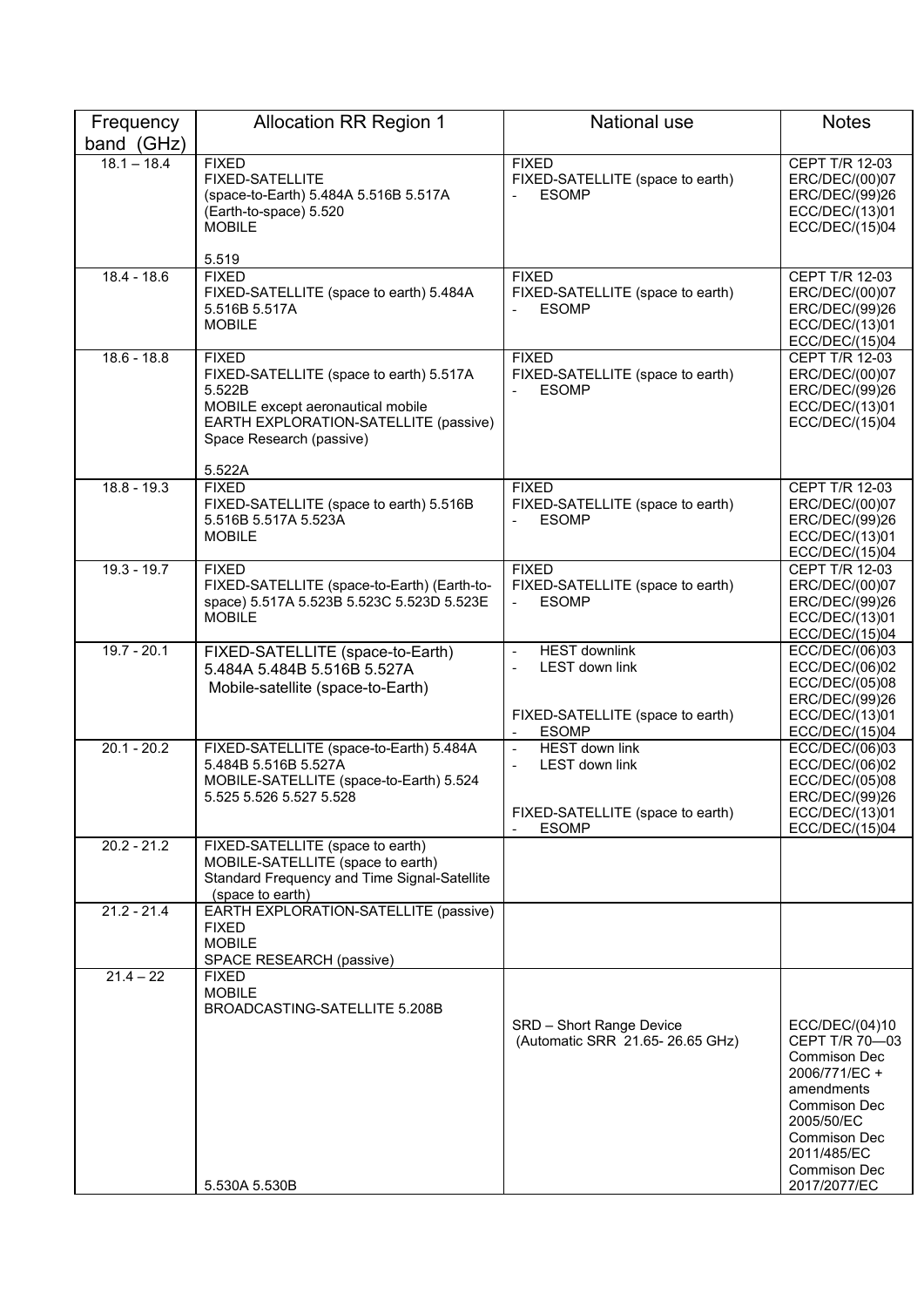| Frequency      | <b>Allocation RR Region 1</b>                         | <b>National use</b>                                         | <b>Notes</b>                                                                                                                                                  |
|----------------|-------------------------------------------------------|-------------------------------------------------------------|---------------------------------------------------------------------------------------------------------------------------------------------------------------|
| band (GHz)     |                                                       |                                                             |                                                                                                                                                               |
| $22 - 22.21$   | <b>FIXED</b>                                          | <b>FIXED</b>                                                | T/R 13-02                                                                                                                                                     |
|                | MOBILE except aeronautical mobile                     | SRD - Short Range Device<br>(Automatic SRR 21.65-26.65 GHz) | ECC/DEC/(04)10<br>CEPT T/R 70-03                                                                                                                              |
|                | 5.149                                                 |                                                             | <b>Commison Dec</b><br>2006/771/EC +<br>amendments<br><b>Commison Dec</b><br>2005/50/EC<br>Commison Dec<br>2011/485/EC<br><b>Commison Dec</b><br>2017/2077/EC |
| $22.21 - 22.5$ | EARTH EXPLORATION-SATELLITE (passive)<br><b>FIXED</b> | <b>FIXED</b>                                                | T/R 13-02                                                                                                                                                     |
|                | MOBILE except aeronautical mobile                     |                                                             |                                                                                                                                                               |
|                | RADIO ASTRONOMY<br>SPACE RESEARCH (passive)           | SRD - Short Range Device<br>(Automatic SRR 21.65-26.65 GHz) | ECC/DEC/(04)10<br>CEPT T/R 70-03                                                                                                                              |
|                |                                                       |                                                             | <b>Commison Dec</b>                                                                                                                                           |
|                |                                                       |                                                             | 2006/771/EC +                                                                                                                                                 |
|                |                                                       |                                                             | amendments<br><b>Commison Dec</b>                                                                                                                             |
|                | 5.149 5.532                                           |                                                             | 2005/50/EC                                                                                                                                                    |
|                |                                                       |                                                             | <b>Commison Dec</b>                                                                                                                                           |
|                |                                                       |                                                             | 2011/485/EC                                                                                                                                                   |
|                |                                                       |                                                             | Commison Dec<br>2017/2077/EC                                                                                                                                  |
| $22.5 - 22.55$ | <b>FIXED</b>                                          | <b>FIXED</b>                                                | T/R 13-02                                                                                                                                                     |
|                | <b>MOBILE</b>                                         |                                                             |                                                                                                                                                               |
|                |                                                       | SRD - Short Range Device                                    | ECC/DEC/(04)10<br>CEPT T/R 70-03                                                                                                                              |
|                |                                                       | (Automatic SRR 21.65-26.65 GHz)                             | <b>Commison Dec</b>                                                                                                                                           |
|                |                                                       |                                                             | 2006/771/EC +                                                                                                                                                 |
|                |                                                       |                                                             | amendments                                                                                                                                                    |
|                |                                                       |                                                             | Commison Dec<br>2005/50/EC                                                                                                                                    |
|                |                                                       |                                                             | Commison Dec                                                                                                                                                  |
|                |                                                       |                                                             | 2011/485/EC                                                                                                                                                   |
|                |                                                       |                                                             | Commison Dec                                                                                                                                                  |
| 22.55 - 23.15  | <b>FIXED</b>                                          | <b>FIXED</b>                                                | 2017/2077/EC<br>T/R 13-02                                                                                                                                     |
|                | <b>MOBILE</b>                                         |                                                             |                                                                                                                                                               |
|                | INTER-SATELLITE 5.538A                                | SRD - Short Range Device                                    | ECC/DEC/(04)10                                                                                                                                                |
|                | SPACE RESEARCH (earth to space) 5.532A                | (Automatic SRR 21.65-26.65 GHz)                             | CEPT T/R 70-03<br><b>Commison Dec</b>                                                                                                                         |
|                |                                                       |                                                             | 2006/771/EC +                                                                                                                                                 |
|                |                                                       |                                                             | amendments                                                                                                                                                    |
|                |                                                       |                                                             | Commison Dec<br>2005/50/EC                                                                                                                                    |
|                |                                                       |                                                             | Commison Dec                                                                                                                                                  |
|                |                                                       |                                                             | 2011/485/EC                                                                                                                                                   |
|                |                                                       |                                                             | Commison Dec                                                                                                                                                  |
|                | 5.149                                                 |                                                             | 2017/2077/EC                                                                                                                                                  |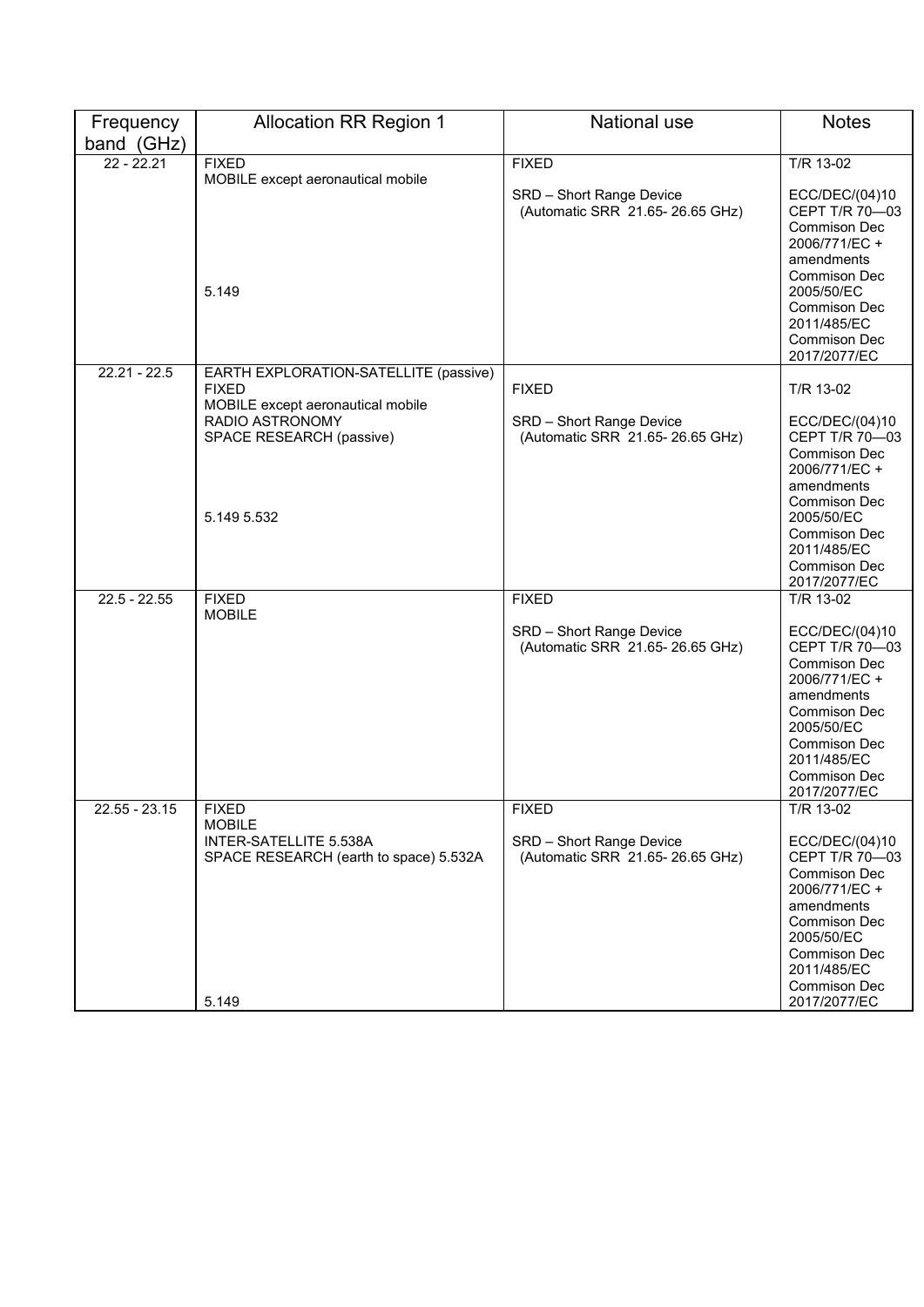| Frequency       | <b>Allocation RR Region 1</b>                        | <b>National use</b>                                                                                                                                                           | <b>Notes</b>                                                                                                                                                                                      |
|-----------------|------------------------------------------------------|-------------------------------------------------------------------------------------------------------------------------------------------------------------------------------|---------------------------------------------------------------------------------------------------------------------------------------------------------------------------------------------------|
| band (GHz)      |                                                      |                                                                                                                                                                               |                                                                                                                                                                                                   |
| $23.15 - 23.55$ | <b>FIXED</b>                                         | <b>FIXED</b>                                                                                                                                                                  | T/R 13-02                                                                                                                                                                                         |
|                 | <b>MOBILE</b><br>INTER-SATELLITE 5.538A              | SRD - Short Range Device<br>(Automatic SRR 21.65-26.65 GHz)                                                                                                                   | ECC/DEC/(04)10<br>CEPT T/R 70-03<br>Commison Dec<br>2006/771/EC +<br>amendments<br>Commison Dec<br>2005/50/EC<br>Commison Dec<br>2011/485/EC<br>Commison Dec<br>2017/2077/EC                      |
| $23.55 - 23.6$  | <b>FIXED</b>                                         | <b>FIXED</b>                                                                                                                                                                  | T/R 13-02                                                                                                                                                                                         |
|                 | <b>MOBILE</b>                                        | SRD - Short Range Device<br>(Automatic SRR 21.65-26.65 GHz)                                                                                                                   | ECC/DEC/(04)10<br>CEPT T/R 70-03<br><b>Commison Dec</b><br>2006/771/EC +<br>amendments<br>Commison Dec<br>2005/50/EC<br>Commison Dec<br>2011/485/EC<br>Commison Dec<br>2017/2077/EC               |
| $23.6 - 24$     | EARTH EXPLORATION-SATELLITE (passive)                |                                                                                                                                                                               | ECC/DEC/(04)10                                                                                                                                                                                    |
|                 | RADIO ASTRONOMY<br>SPACE RESEARCH (passive)<br>5.340 | SRD - Short Range Device<br>(Automatic SRR 21.65-26.65 GHz)                                                                                                                   | ECC/DEC/(04)10<br>CEPT T/R 70-03<br><b>Commison Dec</b><br>2006/771/EC +<br>amendments<br><b>Commison Dec</b><br>2005/50/EC<br>Commison Dec<br>2011/485/EC<br><b>Commison Dec</b><br>2017/2077/EC |
| 24 - 24.05      | <b>AMATEUR</b><br>AMATEUR-SATELLITE                  | <b>AMATEUR</b><br>AMATEUR-SATELLITE                                                                                                                                           | Amateur reg.<br>CEPT T/R 60-01                                                                                                                                                                    |
|                 |                                                      | SRD - Short Range Device<br>(Automatic SRR 21.65-26.65 GHz)<br>(Non-specific SRD 24,0-24,25 GHz)<br>ISM - Industrial, Scientific and Medical<br>applications (24.0-24.25 GHz) | ECC/DEC/(04)10<br>CEPT T/R 70-03<br>Commison Dec<br>2006/771/EC +<br>amendments<br>Commison Dec<br>2005/50/EC<br>Commison Dec<br>2011/485/EC<br>Commison Dec                                      |
|                 | 5.150                                                |                                                                                                                                                                               | 2017/2077/EC                                                                                                                                                                                      |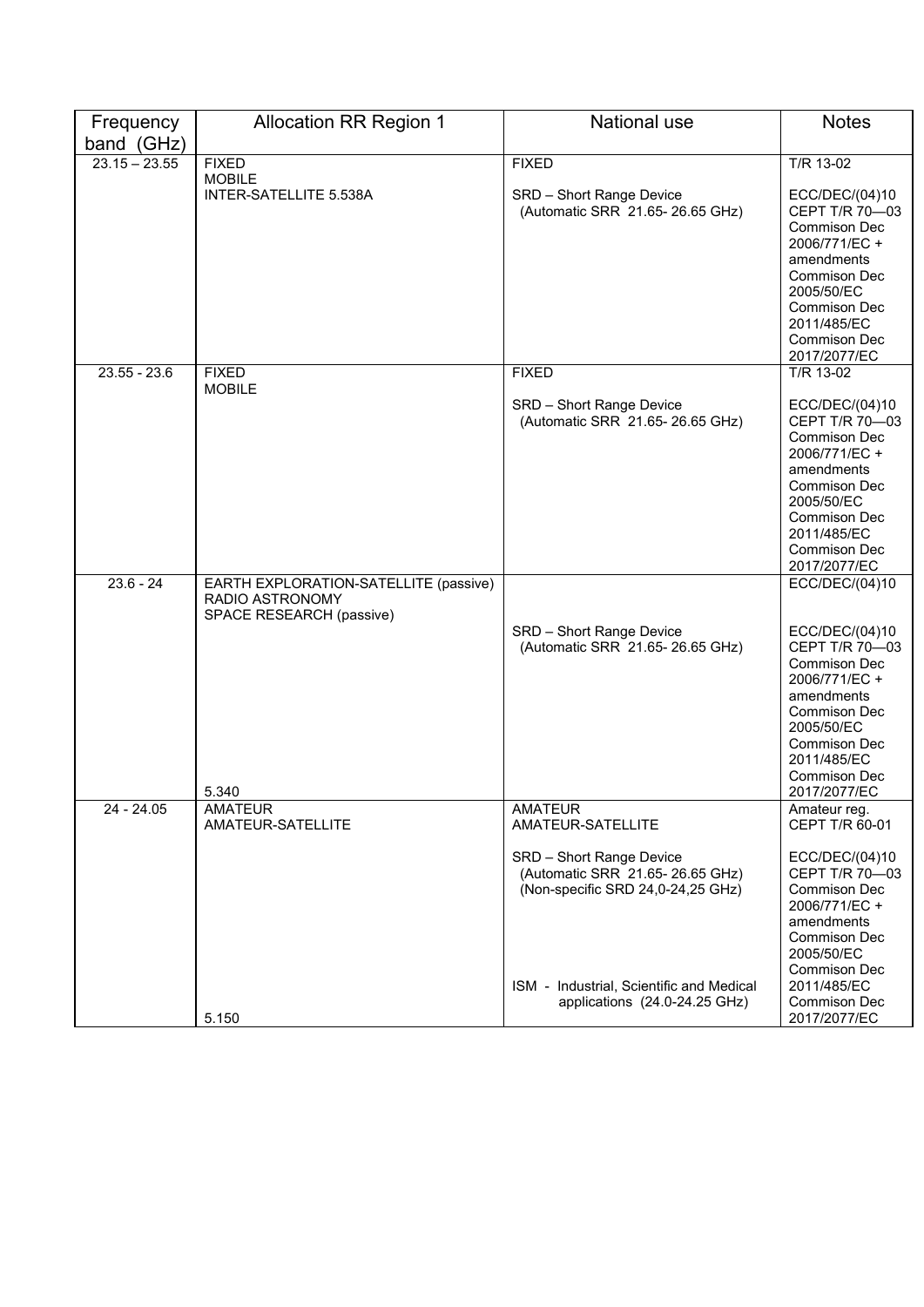| Frequency       | <b>Allocation RR Region 1</b>                       | <b>National use</b>                                                                                                                                                                                                                                                                                        | <b>Notes</b>                                                                                                                                                                                                              |
|-----------------|-----------------------------------------------------|------------------------------------------------------------------------------------------------------------------------------------------------------------------------------------------------------------------------------------------------------------------------------------------------------------|---------------------------------------------------------------------------------------------------------------------------------------------------------------------------------------------------------------------------|
| band (GHz)      |                                                     |                                                                                                                                                                                                                                                                                                            |                                                                                                                                                                                                                           |
| $24.05 - 24.25$ | <b>RADIOLOCATION</b>                                | <b>RADIOLOCATION</b>                                                                                                                                                                                                                                                                                       |                                                                                                                                                                                                                           |
|                 | Amateur<br>Earth Exploration-Satellite (active)     | Amateur                                                                                                                                                                                                                                                                                                    | Amateur reg.<br>CEPT T/R 60-01                                                                                                                                                                                            |
|                 | 5.150                                               | SRD - Short Range Devices<br>(Automatic SRR 21.65-26.65 GHz)<br>(Automotive radar 24,05-24,5 GHz)<br>(Non-specific SRD 24,0-24,25 GHz)<br>(Tank level prob. radar (24,05-27 GHz)<br>(Indstrial level prob radar 24,05-27 GHz)<br>ISM - Industrial, Scientific and Medical<br>applications (24.0-24.25 GHz) | CEPT T/R 70-03<br><b>Commison Dec</b><br>2006/771/EC +<br>amendments<br>ECC/DEC(11)02<br>ECC/DEC/(04)10<br>amendments<br><b>Commison Dec</b><br>2005/50/EC<br>Commison Dec<br>2011/485/EC<br>Commison Dec<br>2017/2077/EC |
| 24.25 - 24.45   | <b>FIXED</b>                                        | <b>MOBILE</b>                                                                                                                                                                                                                                                                                              |                                                                                                                                                                                                                           |
|                 | MOBILE except aeronautical mobile 5.338A<br>5.532AB |                                                                                                                                                                                                                                                                                                            | ECC/DEC/(18)06<br><b>Commission Dec</b><br>2019/784<br><b>Commission Dec</b><br>2020/590                                                                                                                                  |
|                 |                                                     | SRD - Short Range Devices<br>(Automatic SRR 21.65-26.65 GHz)<br>(Automotive radar 24,05-24,5 GHz)<br>(Tank level prob. radar (24,05-27 GHz)<br>(Indstrial level prob radar 24,05-27 GHz)                                                                                                                   | CEPT T/R 70-03<br>Commison Dec<br>2006/771/EC +<br>amendments<br>ECC/DEC/(04)10<br>Commison Dec<br>2005/50/EC<br><b>Commison Dec</b><br>2011/485/EC<br>Commison Dec<br>2017/2077/EC<br>ECC/DEC(11)02                      |
| 24.45 - 24.65   | <b>FIXED</b><br><b>INTER-SATELLITE</b>              |                                                                                                                                                                                                                                                                                                            |                                                                                                                                                                                                                           |
|                 | MOBILE except aeronautical mobile 5.338A<br>5.532AB | <b>MOBILE</b>                                                                                                                                                                                                                                                                                              | ECC/DEC/(18)06<br><b>Commission Dec</b><br>2019/784<br><b>Commission Dec</b><br>2020/590                                                                                                                                  |
|                 |                                                     | SRD - Short Range Devices<br>(Automatic SRR 21.65-26.65 GHz)<br>(Automotive radar 24,05-24,5 GHz)<br>(Tank level prob. radar (24,05-27 GHz)<br>(Indstrial level prob radar 24,05-27 GHz)                                                                                                                   | CEPT T/R 70-03<br>Commison Dec<br>2006/771/EC +<br>amendments<br>ECC/DEC/(04)10<br>Commison Dec<br>2005/50/EC<br>Commison Dec<br>2011/485/EC<br>Commison Dec<br>2017/2077/EC<br>ECC/DEC(11)02                             |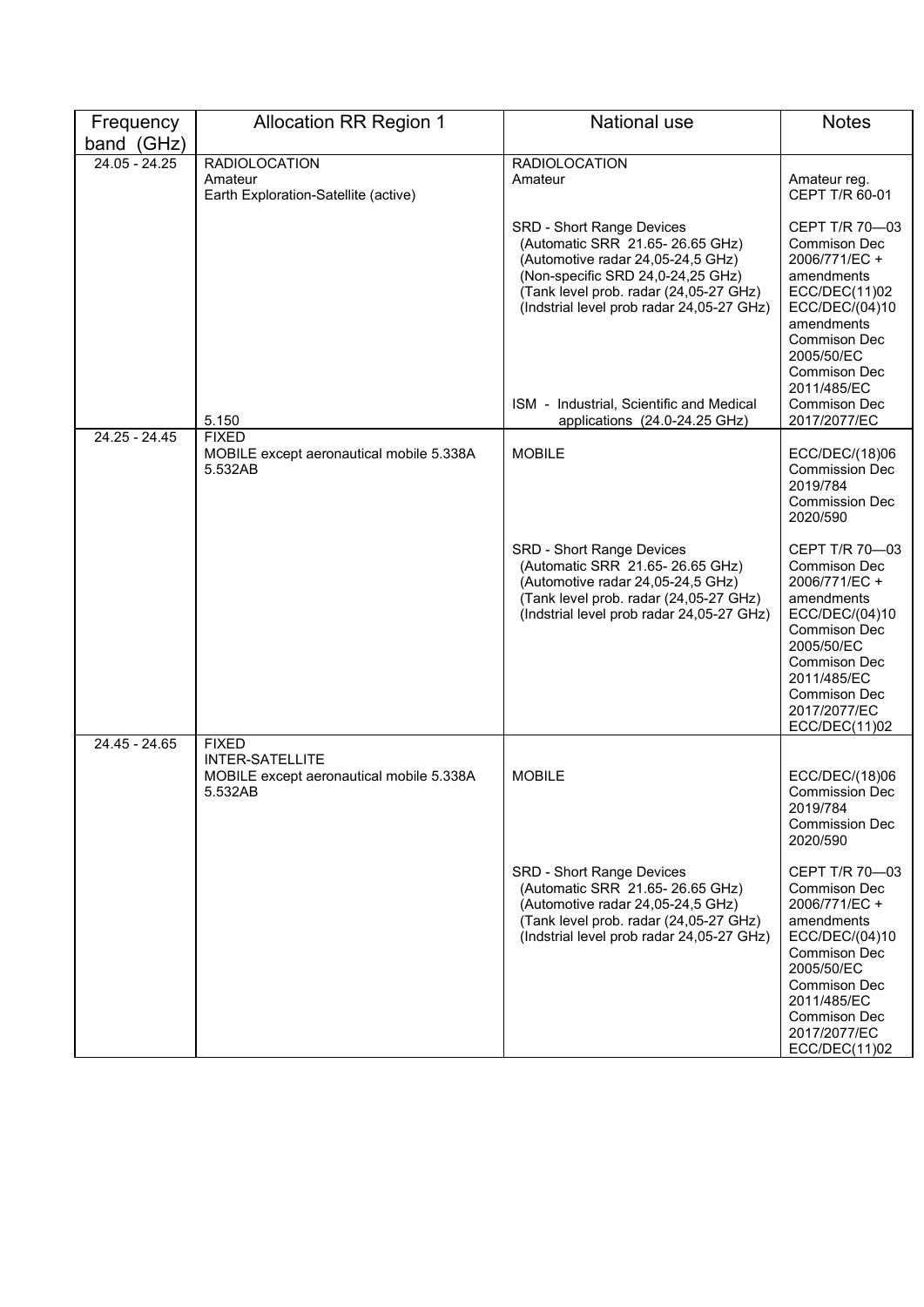| Frequency<br>band (GHz) | <b>Allocation RR Region 1</b>                                                                                                             | <b>National use</b>                                                                                                                                 | <b>Notes</b>                                                                                                                                                                                                       |
|-------------------------|-------------------------------------------------------------------------------------------------------------------------------------------|-----------------------------------------------------------------------------------------------------------------------------------------------------|--------------------------------------------------------------------------------------------------------------------------------------------------------------------------------------------------------------------|
| $24.65 - 24.75$         | <b>FIXED</b><br>FIXED-SATELLITE (Earth-to-space) 5.532B                                                                                   |                                                                                                                                                     |                                                                                                                                                                                                                    |
|                         | <b>INTER-SATELLITE</b><br>MOBILE except aeronautical mobile 5.338A<br>5.532AB                                                             | <b>MOBILE</b>                                                                                                                                       | ECC/DEC/(18)06<br><b>Commission Dec</b><br>2019/784<br><b>Commission Dec</b><br>2020/590                                                                                                                           |
|                         |                                                                                                                                           | SRD - Short Range Devices<br>(Tank level prob. radar (24,05-27 GHz)<br>(Indstrial level prob radar 24,05-27 GHz)<br>(Automatic SRR 21.65-26.65 GHz) | CEPT T/R 70-03<br>Commison Dec<br>2006/771/EC +<br>amendments<br>ECC/DEC/(04)10<br><b>Commison Dec</b><br>2005/50/EC<br><b>Commison Dec</b><br>2011/485/EC<br><b>Commison Dec</b><br>2017/2077/EC<br>ECC/DEC(11)02 |
| 24.75 - 25.25           | <b>FIXED</b><br>FIXED-SATELLITE (Earth-to-space) 5.532B<br>MOBILE except aeronautical mobile 5.338A<br>5.532AB                            | <b>MOBILE</b>                                                                                                                                       | ECC/DEC/(18)06<br><b>Commission Dec</b><br>2019/784<br><b>Commission Dec</b><br>2020/590                                                                                                                           |
|                         |                                                                                                                                           | SRD - Short Range Devices<br>(Tank level prob. radar (24,05-27 GHz)<br>(Indstrial level prob radar 24,05-27 GHz)<br>(Automatic SRR 21.65-26.65 GHz) | CEPT T/R 70-03<br><b>Commison Dec</b><br>2006/771/EC +<br>amendments<br>ECC/DEC/(04)10<br>Commison Dec<br>2005/50/EC<br><b>Commison Dec</b><br>2011/485/EC<br>Commison Dec<br>2017/2077/EC<br>ECC/DEC(11)02        |
| $25.25 - 25.5$          | <b>FIXED 5.534A</b><br>INTER-SATELLITE 5.536<br>MOBILE 5.338A 5.532AB<br>Standard frequency and time signal-satellite<br>(Earth-to-space) | <b>MOBILE</b>                                                                                                                                       | ECC/DEC/(18)06<br><b>Commission Dec</b><br>2019/784<br><b>Commission Dec</b><br>2020/590                                                                                                                           |
|                         |                                                                                                                                           | SRD - Short Range Devices<br>(Tank level prob. radar (24,05-27 GHz)<br>(Indstrial level prob radar 24,05-27 GHz)<br>(Automatic SRR 21.65-26.65 GHz) | CEPT T/R 70-03<br><b>Commison Dec</b><br>2006/771/EC +<br>amendments<br>ECC/DEC/(04)10<br><b>Commison Dec</b><br>2005/50/EC<br>Commison Dec<br>2011/485/EC<br>Commison Dec<br>2017/2077/EC<br>ECC/DEC(11)02        |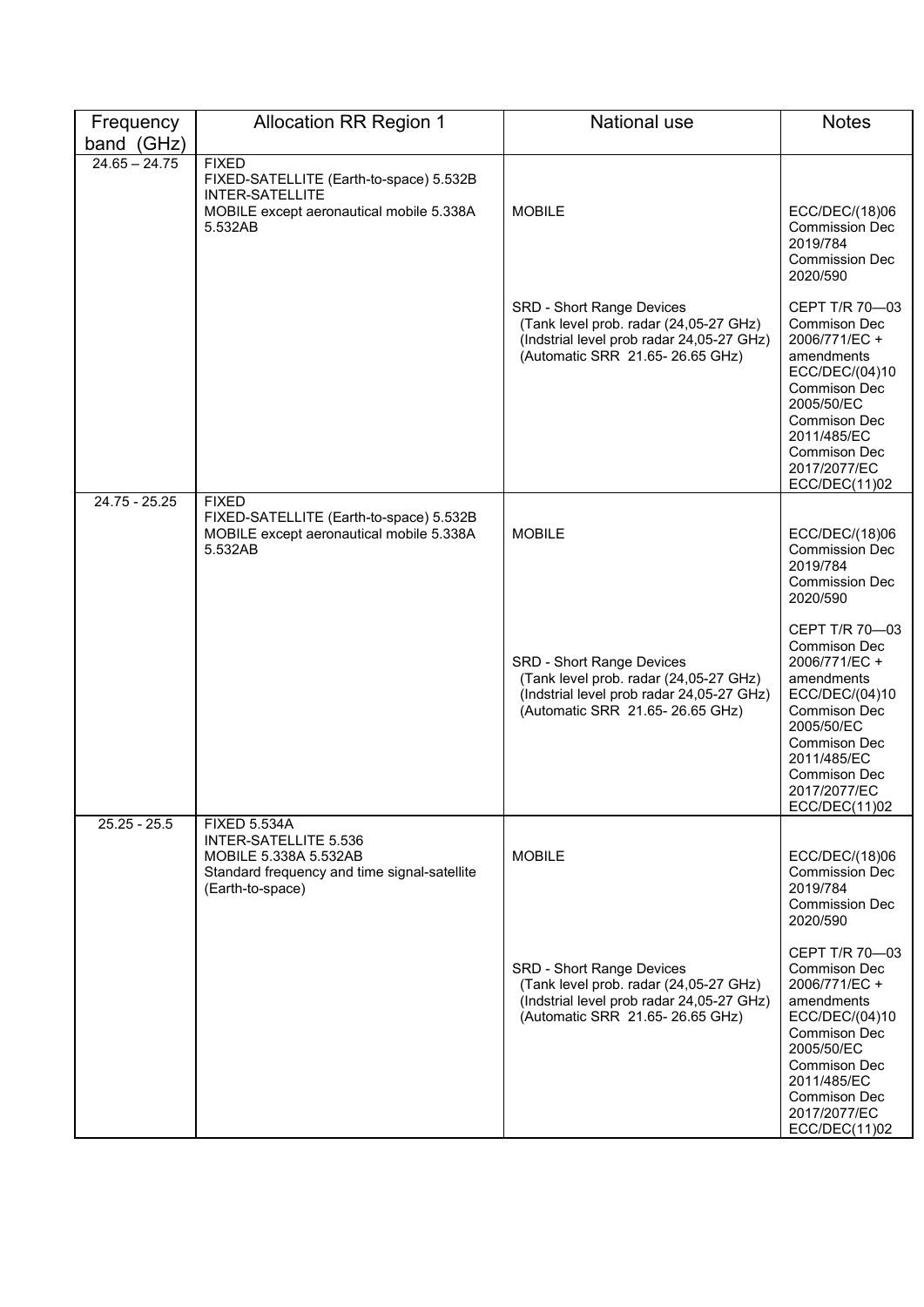| Frequency<br>band (GHz) | <b>Allocation RR Region 1</b>                                                                                                                                                                                                                         | National use                                                                                                                                        | <b>Notes</b>                                                                                                                                                                                                       |
|-------------------------|-------------------------------------------------------------------------------------------------------------------------------------------------------------------------------------------------------------------------------------------------------|-----------------------------------------------------------------------------------------------------------------------------------------------------|--------------------------------------------------------------------------------------------------------------------------------------------------------------------------------------------------------------------|
| $25.5 - 27$             | EARTH EXPLORATION-SATELLITE (space-<br>to-Earth) 5.536B<br><b>FIXED 5.534A</b><br>INTER-SATELLITE 5.536<br>MOBILE 5.338A 5.532AB<br>SPACE RESEARCH (space-to-Earth) 5.536C<br>Standard frequency and time signal-satellite<br>(Earth-to-space) 5.536A | <b>MOBILE</b>                                                                                                                                       | ECC/DEC/(18)06<br><b>Commission Dec</b><br>2019/784<br><b>Commission Dec</b><br>2020/590                                                                                                                           |
|                         |                                                                                                                                                                                                                                                       | SRD - Short Range Devices<br>(Tank level prob. radar (24,05-27 GHz)<br>(Indstrial level prob radar 24,05-27 GHz)<br>(Automatic SRR 21.65-26.65 GHz) | CEPT T/R 70-03<br><b>Commison Dec</b><br>2006/771/EC +<br>amendments<br>ECC/DEC/(04)10<br><b>Commison Dec</b><br>2005/50/EC<br>Commison Dec<br>2011/485/EC<br><b>Commison Dec</b><br>2017/2077/EC<br>ECC/DEC(11)02 |
| $27 - 27.5$             | <b>FIXED</b><br>INTER-SATELLITE 5.536<br>MOBILE 5.338A 5.532AB                                                                                                                                                                                        | <b>MOBILE</b>                                                                                                                                       | ECC/DEC/(18)06<br><b>Commission Dec</b><br>2019/784<br><b>Commission Dec</b><br>2020/590                                                                                                                           |
| $27.5 - 28.5$           | <b>FIXED 5.537A</b>                                                                                                                                                                                                                                   | FIXED (27,9405-28,4445 GHz paired<br>with 28,9485-29,4525 GHz and 27,8285-<br>27,9405 unpaired)                                                     | CEPT T/R 13-02<br>Annex C                                                                                                                                                                                          |
|                         | FIXED-SATELLITE (Earth-to-space) 5.484A<br>5.516B 5.517A 5.539<br><b>MOBILE</b>                                                                                                                                                                       | FSS (earth to space) (27.5-27.8285 GHz,<br>28,445-28,9485 GHz and 29,4525 -29,5<br>GHz) - ESOMP                                                     | ECC/DEC(05)01<br>ECC/DEC(13)01<br>ECC/DEC/(15)04                                                                                                                                                                   |
|                         | 5.538 5.540                                                                                                                                                                                                                                           |                                                                                                                                                     |                                                                                                                                                                                                                    |
| $28.5 - 29.1$           | <b>FIXED</b>                                                                                                                                                                                                                                          | FIXED (27,9405-28,4445 GHz paired<br>with 28,9485-29,4525 GHz and 27,8285-<br>27,9405 unpaired)                                                     | CEPT T/R 13-02<br>Annex C                                                                                                                                                                                          |
|                         | FIXED-SATELLITE (Earth-to-space) 5.484A<br>5.516B 5.517A 5.523A 5.539 MOBILE<br>Earth exploration-satellite (Earth-to-space)<br>5.541                                                                                                                 | FSS (earth to space) (27.5-27.8285 GHz,<br>28,445-28,9485 GHz and 29,4525 -29,5<br>GHz) - ESOMP                                                     | ECC/DEC(05)01<br>ECC/DEC(13)01<br>ECC/DEC/(15)04                                                                                                                                                                   |
|                         | 5.540                                                                                                                                                                                                                                                 |                                                                                                                                                     |                                                                                                                                                                                                                    |
| $29.1 - 29.5$           | <b>FIXED</b>                                                                                                                                                                                                                                          | FIXED (27,9405-28,4445 GHz paired<br>with 28,9485-29,4525 GHz and 27,8285-<br>27,9405 unpaired)                                                     | CEPT T/R 13-02<br>Annex C                                                                                                                                                                                          |
|                         | FIXED-SATELLITE (earth to space) 5.523C,<br>5.523E, 5.535A, 5.539, 5.541A                                                                                                                                                                             | FSS (earth to space) (27.5-27.8285 GHz,<br>28,445-28,9485 GHz and 29,4525 -29,5<br>GHz) - ESOMP                                                     | ECC/DEC(05)01<br>ECC/DEC(13)01                                                                                                                                                                                     |
|                         | <b>MOBILE</b><br>Earth Exploring-Satellite (earth to space)<br>5.541                                                                                                                                                                                  |                                                                                                                                                     |                                                                                                                                                                                                                    |
|                         | 5.540                                                                                                                                                                                                                                                 |                                                                                                                                                     |                                                                                                                                                                                                                    |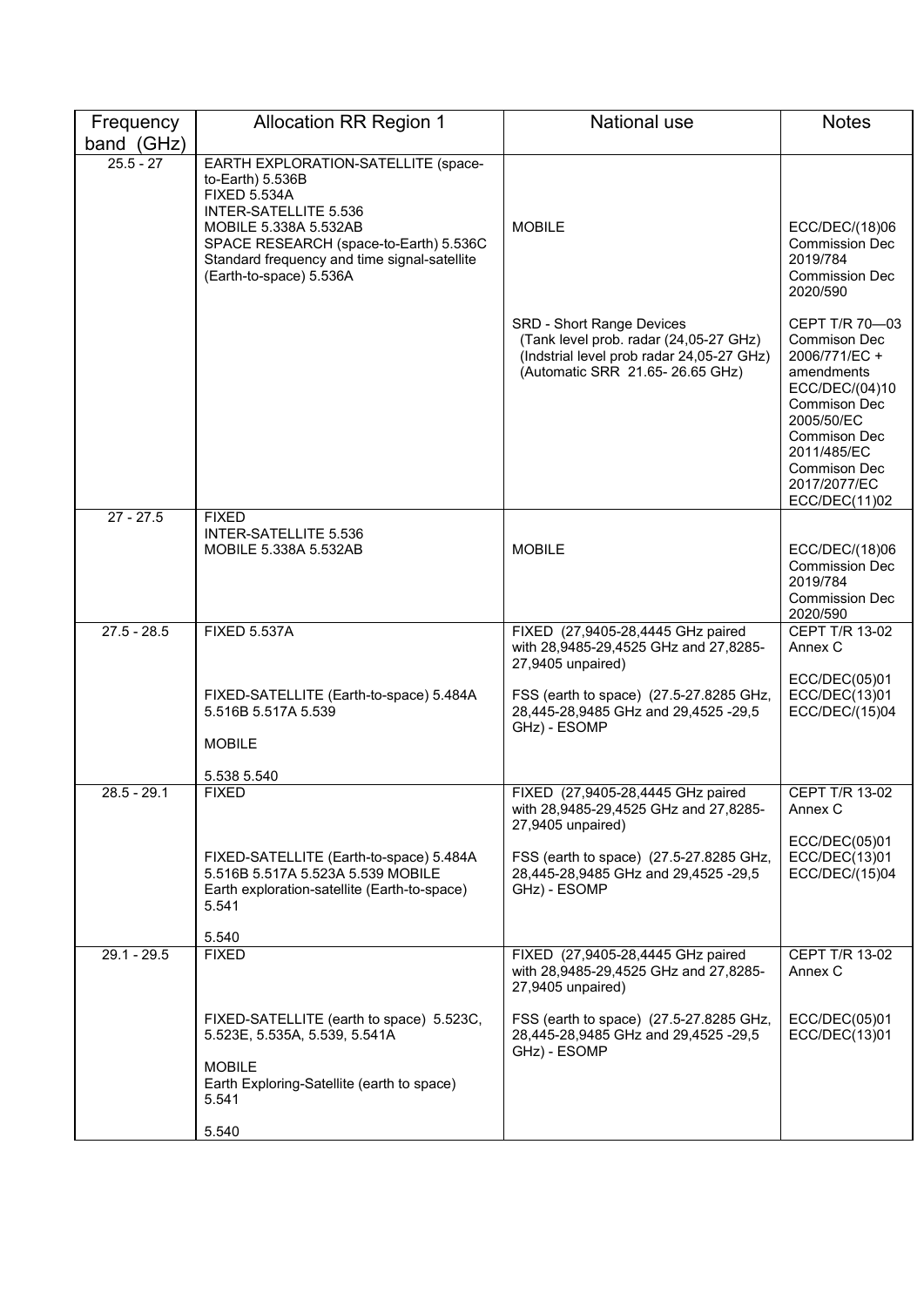| Frequency     | <b>Allocation RR Region 1</b>                                                                                                                                                                                             | <b>National use</b>                                                                                                                             | <b>Notes</b>                                                                           |
|---------------|---------------------------------------------------------------------------------------------------------------------------------------------------------------------------------------------------------------------------|-------------------------------------------------------------------------------------------------------------------------------------------------|----------------------------------------------------------------------------------------|
| band (GHz)    |                                                                                                                                                                                                                           |                                                                                                                                                 |                                                                                        |
| $29.5 - 29.9$ | FIXED-SATELLITE (Earth-to-space) 5.484A<br>5.484B 5.516B 5.527A 5.539<br>Mobile-satellite (Earth-to-space)<br>Earth exploration-satellite (Earth-to-space)<br>5.541 5.543                                                 | FIXED-SATELLITE (earth to space)<br><b>ESOMP</b><br>HEST up link<br>$\bar{\phantom{a}}$<br>LEST up link<br>$\overline{\phantom{a}}$             | ECC/DEC/(06)03<br>ECC/DEC/(06)02<br>ECC/DEC/(05)08<br>ECC/DEC/(13)01<br>ECC/DEC/(15)04 |
| $29.9 - 30$   | 5.540<br>FIXED-SATELLITE (earth to space) 5.539<br>5.484A 5.516B 5.5X 5.A15<br>MOBILE-SATELLITE (earth to space)<br>Earth Exploring-Satellite (earth to space)<br>5.541 5.543<br>5.525, 5.526, 5.527, 5.543, 5.538, 5.540 | FIXED-SATELLITE (earth to space)<br><b>ESOMP</b><br><b>HEST up link</b><br>$\overline{\phantom{m}}$<br>LEST up link<br>$\overline{\phantom{a}}$ | ECC/DEC/(06)03<br>ECC/DEC/(06)02<br>ECC/DEC/(05)08<br>ECC/DEC/(13)01<br>ECC/DEC/(15)04 |
| $30 - 31$     | FIXED-SATELLITE (Earth-to-space) 5.338A<br>MOBILE-SATELLITE (Earth-to-space)<br>Standard frequency and time signal-satellite<br>(space-to-Earth)                                                                          |                                                                                                                                                 | ECC/DEC/10(02)                                                                         |
| $31 - 31.3$   | FIXED 5.338A 5.543B<br><b>MOBILE</b><br>Standard frequency and time signal-satellite<br>(space-to-Earth) Space research 5.544 5.545<br>5.149                                                                              |                                                                                                                                                 | ECC/REC/(02)02                                                                         |
| $31.3 - 31.5$ | EARTH EXPLORATION-SATELLITE (passive)<br><b>RADIO ASTRONOMY</b><br>SPACE RESEARCH (passive)<br>5.340                                                                                                                      |                                                                                                                                                 | ECC/DEC/10(02)                                                                         |
| $31.5 - 31.8$ | EARTH EXPLORATION-SATELLITE (passive)<br>RADIO ASTRONOMY<br>SPACE RESEARCH (passive)<br>Fixed<br>Mobile except aeronautical mobile<br>5.149                                                                               |                                                                                                                                                 |                                                                                        |
| $31.8 - 32$   | <b>RADIONAVIGATION</b><br>FIXED S5.547A<br>SPACE RESEARCH (deep sp.) (sp. to earth)                                                                                                                                       | <b>FIXED</b>                                                                                                                                    | ERC/REC(01)02                                                                          |
| $32 - 32.3$   | 5.547, 5.548<br><b>RADIONAVIGATION</b><br><b>FIXED 5.547A</b><br>SPACE RESEARCH (deep sp.) (sp. to earth)<br>5.547, 5.548                                                                                                 | <b>FIXED</b>                                                                                                                                    | ERC/REC(01)02                                                                          |
| $32.3 - 33$   | <b>RADIONAVIGATION</b><br><b>FIXED 5.547A</b><br><b>INTER-SATELLITE</b><br>5.547, 5.548                                                                                                                                   | <b>FIXED</b>                                                                                                                                    | ERC/REC(01)02                                                                          |
| $33 - 33.4$   | <b>RADIONAVIGATION</b><br><b>FIXED 5.547A</b><br>5.547                                                                                                                                                                    | <b>FIXED</b>                                                                                                                                    | ERC/REC(01)02                                                                          |
| $33.4 - 34.2$ | <b>RADIOLOCATION</b>                                                                                                                                                                                                      |                                                                                                                                                 |                                                                                        |
| $34.2 - 34.7$ | <b>RADIOLOCATION</b><br>SPACE RESEARCH (deep sp.) (earth to sp.)                                                                                                                                                          |                                                                                                                                                 |                                                                                        |
| $34.7 - 35.2$ | <b>RADIOLOCATION</b><br>Space Research                                                                                                                                                                                    |                                                                                                                                                 |                                                                                        |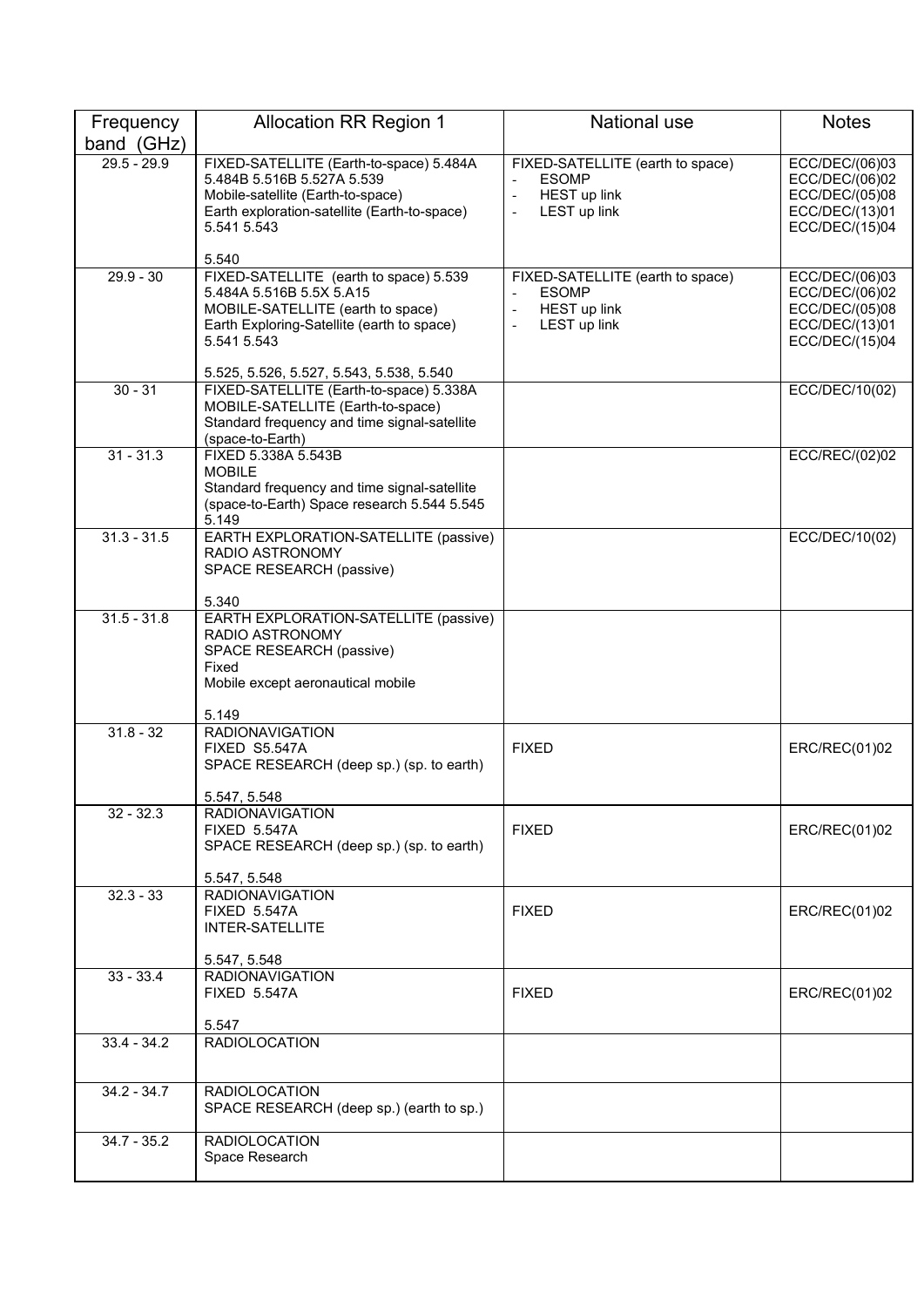| Frequency<br>band (GHz) | <b>Allocation RR Region 1</b>                                                                                                                                                                                                                                            | National use                                        | <b>Notes</b>                                                                |
|-------------------------|--------------------------------------------------------------------------------------------------------------------------------------------------------------------------------------------------------------------------------------------------------------------------|-----------------------------------------------------|-----------------------------------------------------------------------------|
| $35.2 - 35.5$           | METEOROLOGICAL AIDS<br><b>RADIOLOCATION</b>                                                                                                                                                                                                                              |                                                     |                                                                             |
| $35.5 - 36$             | EARTH EXPLORATION-SATELLITE (active)<br>METEOROLOGICAL AIDS<br><b>RADIOLOCATION</b><br>SPACE RESEARCH (active)                                                                                                                                                           |                                                     |                                                                             |
| $36 - 37$               | EARTH EXPLORATION-SATELLITE (passive)<br><b>FIXED</b><br><b>MOBILE</b><br>SPACE RESEARCH (passive)<br>5.149                                                                                                                                                              |                                                     |                                                                             |
| $37 - 37.5$             | <b>FIXED</b><br>MOBILE 5.550B<br>SPACE RESEARCH (space to earth)<br>5.547                                                                                                                                                                                                | <b>FIXED</b><br>(37-38.178 paired with 38.318-39.5) | CEPT T/R 12-01<br>Low and medium<br>capacity links                          |
| $37.5 - 38$             | <b>FIXED</b><br>FIXED-SATELLITE (space-to-Earth) 5.550C<br>MOBILE except aeronautical mobile 5.550B<br>SPACE RESEARCH (space-to-Earth)<br>Earth exploration-satellite (space-to-Earth)<br>5.547                                                                          | <b>FIXED</b><br>(37-38.178 paired with 38.318-39.5) | <b>CEPT T/R 12-01</b><br>Low and medium<br>capacity links<br>ERC/DEC/(00)02 |
| $38 - 39.5$             | <b>FIXED 5.550D</b><br>FIXED-SATELLITE (space-to-Earth) 5.550C<br>MOBILE 5.550B<br>Earth exploration-satellite (space-to-Earth)<br>5.547                                                                                                                                 | <b>FIXED</b><br>(37-38.178 paired with 38.318-39.5) | CEPT T/R 12-01<br>Low and medium<br>capacity links<br>ERC/DEC/(00)02        |
| $39.5 - 40$             | <b>FIXED</b><br>FIXED-SATELLITE (space-to-Earth) 5.516B<br>5.550C<br>MOBILE 5.550B<br>MOBILE-SATELLITE (space-to-Earth)<br>Earth exploration-satellite (space-to-Earth)<br>5.547 5.550E                                                                                  |                                                     | ERC/DEC/(00)02                                                              |
| $40 - 40.5$             | EARTH EXPLORATION-SATELLITE (Earth-<br>to-space)<br><b>FIXED</b><br>FIXED-SATELLITE (space-to-Earth) 5.516B<br>5.550C<br>MOBILE 5.550B<br>MOBILE-SATELLITE (space-to-Earth)<br>SPACE RESEARCH (Earth-to-space)<br>Earth exploration-satellite (space-to-Earth)<br>5.550E |                                                     | ERC/DEC/(00)02                                                              |
| $40.5 - 41$             | <b>FIXED</b><br>FIXED-SATELLITE (space-to-Earth) 5.550C<br>LAND MOBILE 5.550B<br>BROADCASTING BROADCASTING-<br><b>SATELLITE</b>                                                                                                                                          |                                                     | <b>ECC/REC 01-04</b><br>ERC/DEC/(99)15                                      |
|                         | Aeronautical mobile Maritime mobile<br>5.547                                                                                                                                                                                                                             |                                                     | ECC/DEC/(02)04                                                              |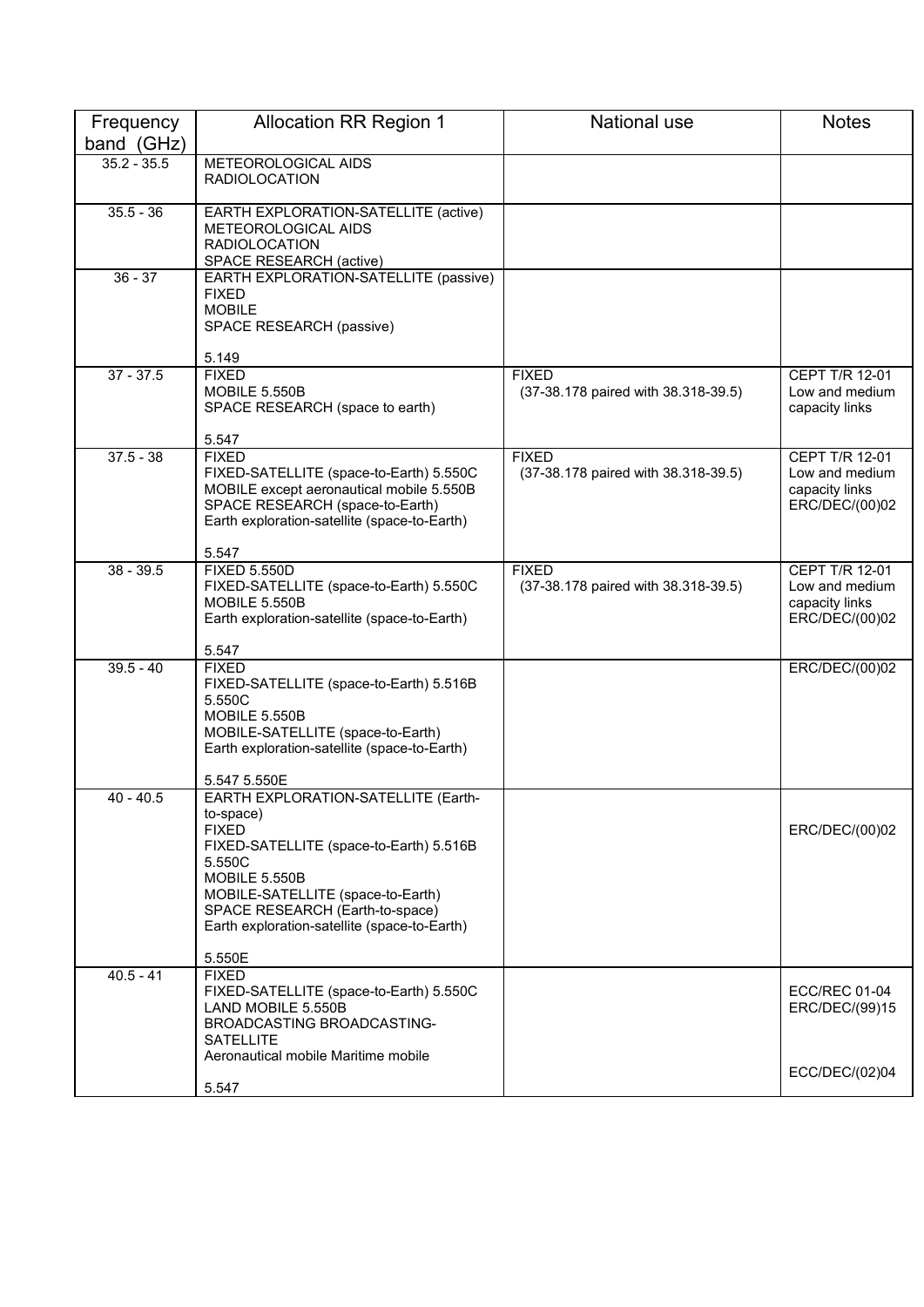| Frequency       | <b>Allocation RR Region 1</b>                                                                                                     | <b>National use</b>                              | <b>Notes</b>                                             |
|-----------------|-----------------------------------------------------------------------------------------------------------------------------------|--------------------------------------------------|----------------------------------------------------------|
| band (GHz)      |                                                                                                                                   |                                                  |                                                          |
| $41 - 42.5$     | <b>FIXED</b><br>FIXED-SATELLITE (space-to-Earth) 5.516B<br>5.550C                                                                 |                                                  | ECC/DEC/(02)04<br>ERC/DEC/(99)15                         |
|                 | LAND MOBILE 5.550B<br>BROADCASTING BROADCASTING-<br><b>SATELLITE</b>                                                              |                                                  |                                                          |
|                 | Aeronautical mobile Maritime mobile                                                                                               |                                                  |                                                          |
| $42.5 - 43.5$   | 5.547 5.551F 5.551H 5.551I<br><b>FIXED</b>                                                                                        | MWS - Multimedia Wireless System                 | ERC/DEC/(99)15                                           |
|                 | FIXED-SATELLITE (Earth-to-space) 5.552<br>MOBILE except aeronautical mobile 5.550B<br>RADIO ASTRONOMY                             |                                                  | <b>ECC/REC 01-04</b>                                     |
| $43.5 - 47$     | 5.149 5.547<br><b>MOBILE 5.553</b>                                                                                                |                                                  |                                                          |
|                 | MOBILE-SATELLITE<br><b>RADIONAVIGATION</b><br>RADIONAVIGATION-SATELLITE                                                           |                                                  |                                                          |
|                 | 5.554                                                                                                                             |                                                  |                                                          |
| $47 - 47.2$     | <b>AMATEUR</b><br>AMATEUR-SATELLITE                                                                                               | <b>AMATEUR</b><br>AMATEUR-SATELLITE              | Amateur reg.<br>CEPT T/R 60-01                           |
| $47.2 - 47.5$   | <b>FIXED</b><br>FIXED-SATELLITE (Earth-to-space) 5.550C<br>5.552<br><b>MOBILE</b>                                                 | <b>FIXED</b><br>FIXED-SATELLITE (Earth-to-space) | ECC/DEC/(21)01                                           |
|                 | 5.552A                                                                                                                            |                                                  |                                                          |
| $47.5 - 47.9$   | <b>FIXED</b><br>FIXED-SATELLITE (Earth-to-space) 5.550C<br>5.552 (space-to-Earth) 5.516B 5.554A<br><b>MOBILE</b>                  | <b>FIXED</b><br>FIXED-SATELLITE (Earth-to-space) | ECC/DEC/(05)08<br>ECC/DEC/(21)01                         |
| $47.9 - 48.2$   | <b>FIXED</b><br>FIXED-SATELLITE (Earth-to-space) 5.550C<br>5.552<br><b>MOBILE</b>                                                 | <b>FIXED</b><br>FIXED-SATELLITE (Earth-to-space) | ECC/DEC/(21)01                                           |
|                 | 5.552A                                                                                                                            |                                                  |                                                          |
| $48.2 - 48.54$  | <b>FIXED</b><br>FIXED-SATELLITE (Earth-to-space) 5.550C<br>5.552 (space-to-Earth) 5.516B 5.554A 5.555B<br><b>MOBILE</b>           | <b>FIXED</b><br>FIXED-SATELLITE (Earth-to-space) | <b>ERC/REC 12-11</b><br>ECC/DEC/(05)08<br>ECC/DEC/(21)01 |
| $48.54 - 49.44$ | <b>FIXED</b><br>FIXED-SATELLITE (Earth-to-space) 5.550C<br>5.552<br>MOBILE 5.149 5.340 5.555                                      | <b>FIXED</b><br>FIXED-SATELLITE (Earth-to-space) | <b>ERC/REC 12-11</b><br>ECC/DEC/(21)01                   |
| $49.44 - 50.2$  | <b>FIXED</b><br>FIXED-SATELLITE (Earth-to-space) 5.338A<br>5.550C 5.552 (space-to-Earth) 5.516B 5.554A<br>5.555B<br><b>MOBILE</b> | <b>FIXED</b><br>FIXED-SATELLITE (Earth-to-space) | <b>ERC/REC 12-11</b><br>ECC/DEC/(05)08<br>ECC/DEC/(21)01 |
| $50.2 - 50.4$   | EARTH EXPLORATION-SATELLITE (passive)<br>SPACE RESEARCH (passive)                                                                 |                                                  |                                                          |
|                 | 5.340                                                                                                                             |                                                  |                                                          |
| $50.4 - 51.4$   | <b>FIXED</b><br>FIXED-SATELLITE (Earth-to-space) 5.338A<br>5.550C<br><b>MOBILE</b>                                                | <b>FIXED</b><br>FIXED-SATELLITE (Earth-to-space) | <b>ERC/REC 12-11</b><br>ECC/DEC/(21)01                   |
|                 | Mobile-satellite (Earth-to-space)                                                                                                 |                                                  |                                                          |
|                 |                                                                                                                                   |                                                  |                                                          |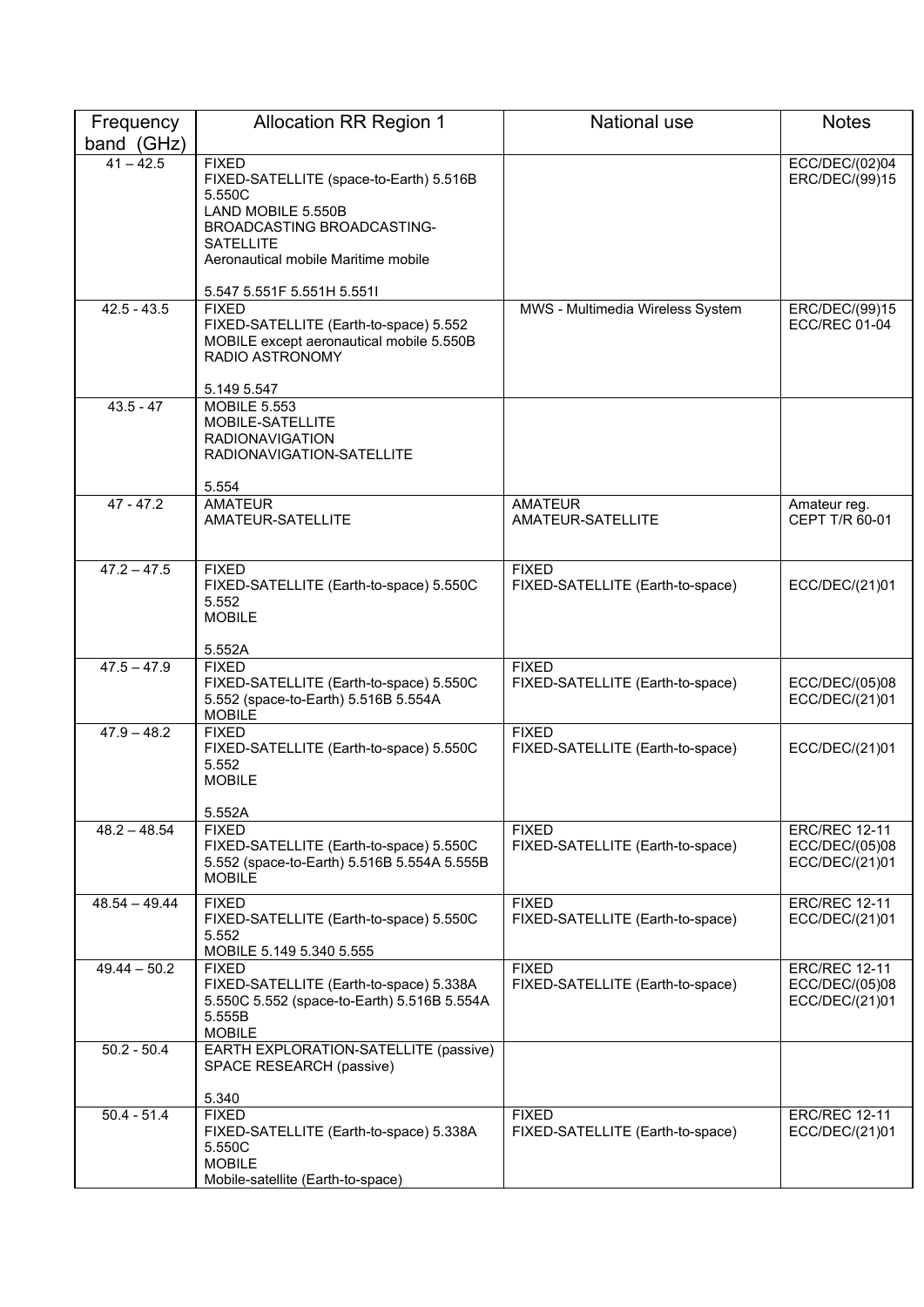| Frequency       | <b>Allocation RR Region 1</b>                                                                                                                                      | <b>National use</b>                                                                                                                                                           | <b>Notes</b>                                                                          |
|-----------------|--------------------------------------------------------------------------------------------------------------------------------------------------------------------|-------------------------------------------------------------------------------------------------------------------------------------------------------------------------------|---------------------------------------------------------------------------------------|
| band (GHz)      |                                                                                                                                                                    |                                                                                                                                                                               |                                                                                       |
| $51.4 - 52.4$   | <b>FIXED</b><br>FIXED-SATELLITE (Earth-to-space) 5.555C<br><b>MOBILE</b>                                                                                           | <b>FIXED</b><br>FIXED-SATELLITE (Earth-to-space)                                                                                                                              | <b>ERC/REC 12-11</b><br>ECC/DEC/(21)01                                                |
| $52.4 - 52.6$   | 5.338A 5.547 5.556                                                                                                                                                 | <b>FIXED</b>                                                                                                                                                                  |                                                                                       |
|                 | <b>FIXED 5.338A</b><br><b>MOBILE</b><br>5.547 5.556                                                                                                                |                                                                                                                                                                               | <b>ERC/REC 12-11</b>                                                                  |
| $52.6 - 54.25$  | EARTH EXPLORATION-SATELLITE (passive)<br>SPACE RESEARCH (passive)                                                                                                  |                                                                                                                                                                               |                                                                                       |
|                 | 5.340, 5.556                                                                                                                                                       |                                                                                                                                                                               |                                                                                       |
| $54.25 - 55.78$ | EARTH EXPLORATION-SATELLITE (passive)<br>INTER-SATELLITE 5.556A<br>SPACE RESEARCH (passive)                                                                        |                                                                                                                                                                               |                                                                                       |
| $55.78 - 56.9$  | EARTH EXPLORATION-SATELLITE (passive)<br><b>FIXED 5.557A</b><br>INTER-SATELLITE 5.556A<br><b>MOBILE 5.558</b><br>SPACE RESEARCH (passive)<br>5.547 5.557           |                                                                                                                                                                               |                                                                                       |
| $56.9 - 57$     | EARTH EXPLORATION-SATELLITE (passive)                                                                                                                              |                                                                                                                                                                               |                                                                                       |
|                 | <b>FIXED</b><br>INTER-SATELLITE 5.558A<br><b>MOBILE 5.558</b><br>SPACE RESEARCH (passive)<br>5.547 5.557                                                           |                                                                                                                                                                               |                                                                                       |
| $57 - 58.2$     | EARTH EXPLORATION-SATELLITE (passive)                                                                                                                              | <b>FIXED</b>                                                                                                                                                                  | ECC/DEC(11)02                                                                         |
|                 | <b>FIXED</b><br>INTER-SATELLITE 5.556A<br><b>MOBILE 5.558</b><br>SPACE RESEARCH (passive)<br>5.547 5.557                                                           | SRD - Short Range Devices<br>(Non-specific SRD 57-64 GHz)<br>(Industrial level prob radar 57-64 GHz)<br>(Tank level prob radar 57-64 GHz)<br>(Wideband data systems 57-71 GHz | CEPT T/R 70-03<br><b>Commison Dec</b><br>2006/771/EC +<br>amendments                  |
| $58.2 - 59$     | EARTH EXPLORATION-SATELLITE (passive)                                                                                                                              | <b>FIXED</b>                                                                                                                                                                  |                                                                                       |
|                 | <b>FIXED</b><br><b>MOBILE</b><br>SPACE RESEARCH (passive)<br>5.556, 5.547                                                                                          | SRD - Short Range Devices<br>(Non-specific SRD 57-64 GHz)<br>(Industrial level prob radar 57-64 GHz)<br>(Tank level prob radar 57-64 GHz)<br>(Wideband data systems 57-71 GHz | ECC/DEC(11)02<br><b>CEPT T/R 70-03</b><br>Commison Dec<br>2006/771/EC +<br>amendments |
| $59 - 59.3$     | EARTH EXPLORATION-SATELLITE (passive)<br><b>FIXED</b><br>INTER-SATELLITE 5.556A<br><b>MOBILE 5.558</b><br>SPACE RESEARCH (passive)<br>RADIOLOCATION 5.559<br>5.138 | SRD - Short Range Devices<br>(Non-specific SRD 57-64 GHz)<br>(Industrial level prob radar 57-64 GHz)<br>(Tank level prob radar 57-64 GHz)<br>(Wideband data systems 57-71 GHz | <b>CEPT T/R 70-03</b><br>Commison Dec<br>2006/771/EC +<br>amendments<br>ECC/DEC(11)02 |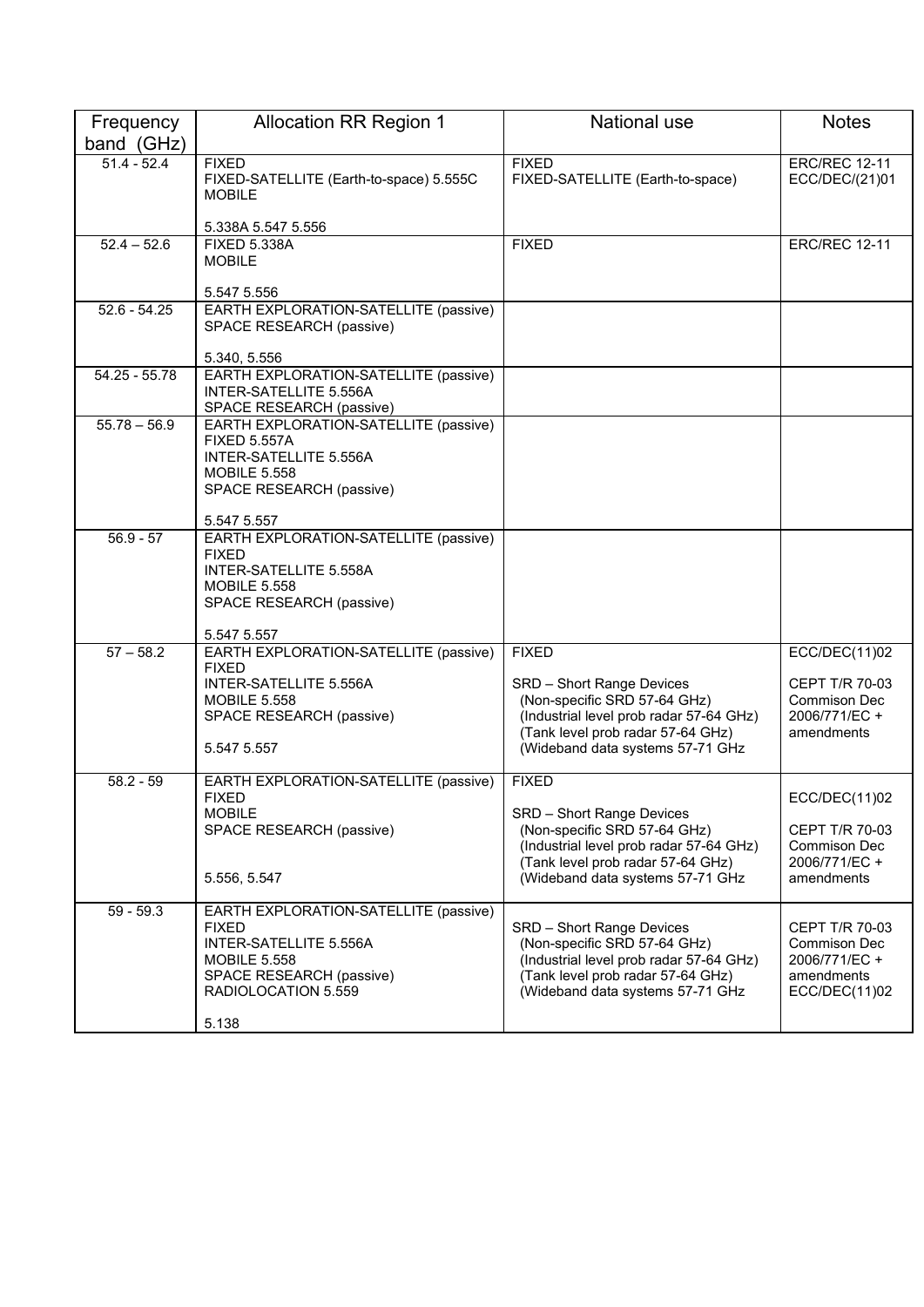| <b>Allocation RR Region 1</b>                                                                                                                                  | National use                                                                                                                                                                                                                                                         | <b>Notes</b>                                                                                                                                                                                                          |
|----------------------------------------------------------------------------------------------------------------------------------------------------------------|----------------------------------------------------------------------------------------------------------------------------------------------------------------------------------------------------------------------------------------------------------------------|-----------------------------------------------------------------------------------------------------------------------------------------------------------------------------------------------------------------------|
|                                                                                                                                                                |                                                                                                                                                                                                                                                                      |                                                                                                                                                                                                                       |
| <b>INTER-SATELLITE</b><br><b>MOBILE 5.558</b><br>RADIOLOCATION 5.559<br>5.138                                                                                  | SRD - Short Range Devices<br>(Non-specific SRD 57-64 GHz)<br>(Industrial level prob radar 57-64 GHz)<br>(Tank level prob radar 57-64 GHz)<br>(Wideband data systems 57-71 GHz)<br>(Transp & Telematics Dev 63-64 GHz)<br>(ITS 63.72-65,88 GHz)                       | <b>CEPT T/R 70-03</b><br><b>Commison Dec</b><br>2006/771/EC+<br>amendments<br>ECC/DEC/(04)10<br>2005/50/EC<br>2011/485/EC<br>ECC/DEC/(09)01<br>ECC/DEC(11)02                                                          |
| <b>FIXED</b>                                                                                                                                                   | <b>FIXED</b>                                                                                                                                                                                                                                                         | ECC/REC/(05)02                                                                                                                                                                                                        |
| MOBILE except aeronautical mobile<br>5.556, 5.547                                                                                                              | <b>SRD-Short Range Devices</b><br>(Wideband data systems 57-71 GHz)<br>(ITS 63.72-65,88 GHz)                                                                                                                                                                         | CEPT T/R 70-03<br><b>Commison Dec</b><br>2006/771/EC +<br>amendments<br>ECC/DEC/(09)01                                                                                                                                |
| EARTH EXPLORATION-SATELLITE                                                                                                                                    | <b>FIXED</b>                                                                                                                                                                                                                                                         | ECC/REC/(05)02                                                                                                                                                                                                        |
| <b>FIXED</b><br><b>INTER-SATELLITE</b><br>MOBILE except aeronautical mobile<br><b>SPACE RESEARCH</b><br>5.547                                                  | <b>SRD- Short Range Devices</b><br>(Wideband data systems 57-71 GHz)<br>(ITS 63.72-65,88 GHz)                                                                                                                                                                        | CEPT T/R 70-03<br>Commison Dec<br>2006/771/EC +<br>amendments<br>ECC/DEC/(09)01                                                                                                                                       |
| INTER-SATELLITE                                                                                                                                                |                                                                                                                                                                                                                                                                      |                                                                                                                                                                                                                       |
| MOBILE-SATELLITE RADIONAVIGATION<br>RADIONAVIGATION-SATELLITE 5.554                                                                                            | (Wideband data systems 57-71 GHz)                                                                                                                                                                                                                                    | <b>CEPT T/R 70-03</b><br>Commison Dec                                                                                                                                                                                 |
| <b>FIXED</b><br>FIXED-SATELLITE (space to earth)<br><b>MOBILE</b><br>MOBILE-SATELLITE (space to earth)                                                         | <b>FIXED</b>                                                                                                                                                                                                                                                         | ECC/REC/(05)07                                                                                                                                                                                                        |
| <b>FIXED</b><br>FIXED-SATELLITE (space to earth)<br><b>MOBILE</b><br><b>BROADCASTING</b><br>BROADCASTING-SATELLITE<br>Space Research (space to earth)<br>5.561 | <b>FIXED</b><br>SRD - Short Range Devices<br>(Tank Level Probing Radar 75-85 GHz)<br>(Industrial Level Prob Radar 75-85 GHz)                                                                                                                                         | ECC/REC/(05)07<br>CEPT T/R 70-03<br><b>Commison Dec</b><br>2006/771/EC +<br>amendments<br>ECC/DEC(11)02                                                                                                               |
| <b>RADIOLOCATION</b><br>Amateur<br>Amateur-Satellite<br>Space Research (space to earth)                                                                        | Amateur<br>Amateur-Satellite<br>SRD - Short Range Devices<br>(Tank Level Probing Radar 75-85 GHz)<br>(Industrial Level Prob Radar 75-85 GHz)<br>(Transport & Traffic Telematics<br>76-77 GHz)<br>(Obstacle detection radars 76-77 GHz)<br>(Automotive SRR 77-81 GHz) | Amateur reg.<br>CEPT T/R 60-01<br><b>ERC/REC 70-03</b><br><b>CEPT T/R 70-03</b><br>Commison Dec<br>2006/771/EC +<br>amendments<br>ECC/DEC/(04)03<br>2004/545/EC<br>ECC/DEC/(11)02<br>ECC/DEC/(16)01<br>ECC/DEC/(21)01 |
|                                                                                                                                                                | <b>FIXED</b><br><b>INTER-SATELLITE</b><br>MOBILE 5.553 5.558 5.559AA<br>RADIO ASTRONOMY<br>5.149                                                                                                                                                                     | SRD- Short Range Devices                                                                                                                                                                                              |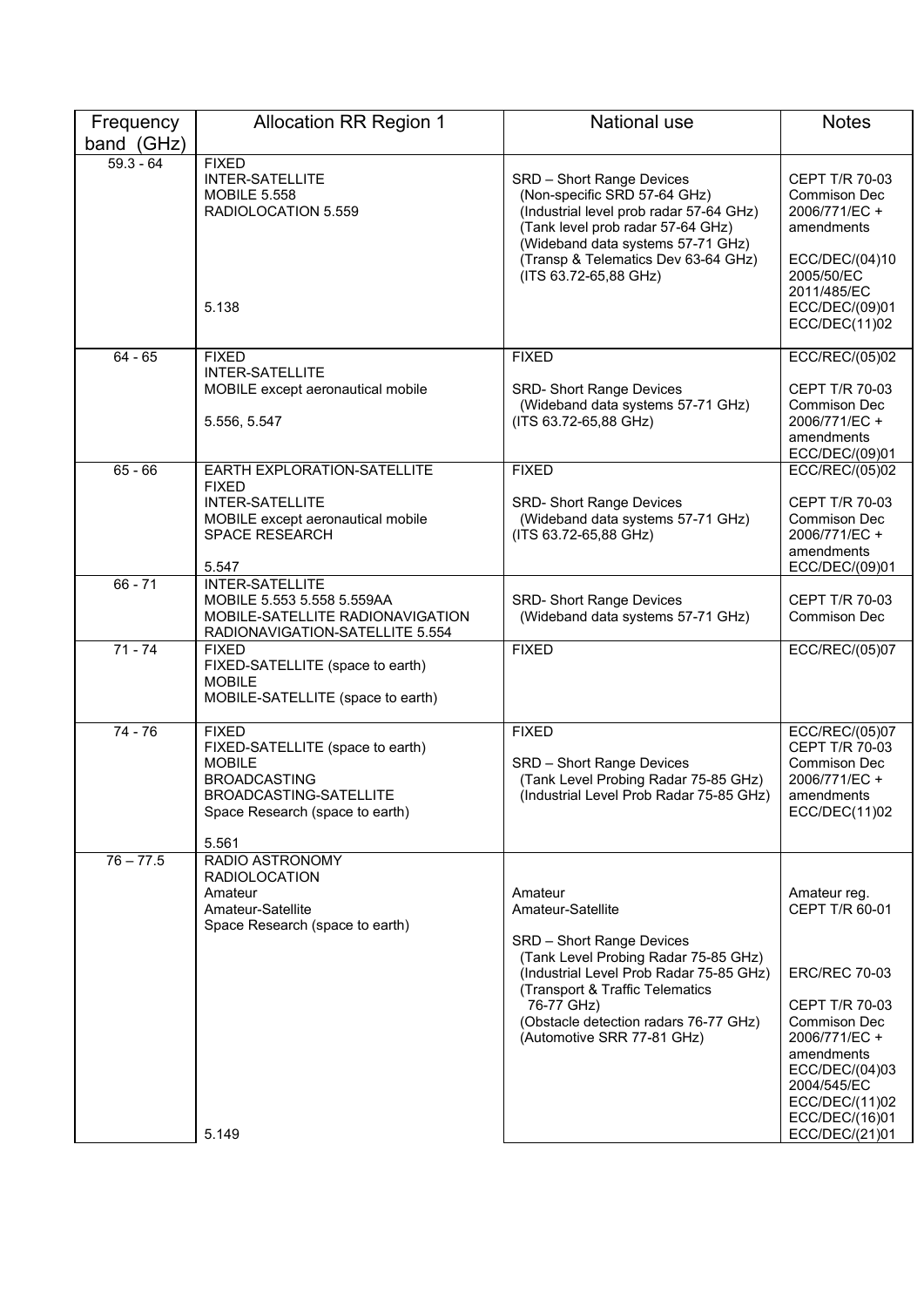| Frequency<br>band (GHz) | <b>Allocation RR Region 1</b>                                                                                                                                                        | <b>National use</b>                                                                                                                        | <b>Notes</b>                                                                                                           |
|-------------------------|--------------------------------------------------------------------------------------------------------------------------------------------------------------------------------------|--------------------------------------------------------------------------------------------------------------------------------------------|------------------------------------------------------------------------------------------------------------------------|
| $77.5 - 78$             | <b>AMATEUR</b><br>AMATEUR-SATELLITE RADIOLOCATION<br>5.559B                                                                                                                          | <b>AMATEUR</b><br>AMATEUR-SATELLITE                                                                                                        | Amateur reg.<br>CEPT T/R 60-01                                                                                         |
|                         | Radio astronomy<br>Space research (space-to-Earth)<br>5.149                                                                                                                          | SRD - Short Range Devices<br>(Tank Level Probing Radar 75-85 GHz)<br>(Industrial Level Prob Radar 75-85 GHz)<br>(Automotive SRR 77-81 GHz) | ECC/DEC/(04)03<br>2004/545/EC<br>CEPT T/R 70-03<br><b>Commison Dec</b><br>2006/771/EC +<br>amendments<br>ECC/DEC(11)02 |
| $78 - 79$               | <b>RADIOLOCATION</b><br>Amateur<br>Amateur-Satellite<br>Radio Astronomy                                                                                                              | Amateur<br>Amateur-Satellite                                                                                                               | Amateur reg.<br>CEPT T/R 60-01                                                                                         |
|                         | Space Research (space to earth)<br>5.149, 5.560                                                                                                                                      | SRD - Short Range Devices<br>(Tank Level Probing Radar 75-85 GHz)<br>(Industrial Level Prob Radar 75-85 GHz)<br>(Automotive SRR 77-81 GHz) | ECC/DEC/(04)03<br>2004/545/EC<br>CEPT T/R 70-03<br>Commison Dec<br>2006/771/EC+<br>amendments<br>ECC/DEC(11)02         |
| $79 - 81$               | RADIO ASTRONOMY<br><b>RADIOLOCATION</b><br>Amateur<br>Amateur-Satellite<br>Space Research (space to earth)                                                                           | Amateur<br>Amateur-Satellite                                                                                                               | Amateur reg.<br>CEPT T/R 60-01                                                                                         |
|                         | 5.149                                                                                                                                                                                | SRD - Short Range Devices<br>(Tank Level Probing Radar 75-85 GHz)<br>(Industrial Level Prob Radar 75-85 GHz)<br>(Automotive SRR 77-81 GHz) | ECC/DEC/(04)03<br>2004/545/EC<br>CEPT T/R 70-03<br>Commison Dec<br>2006/771/EC +<br>amendments<br>ECC/DEC(11)02        |
| $81 - 84$               | <b>FIXED 5.338A</b><br>FIXED-SATELLITE (earth to space)<br><b>MOBILE</b><br>MOBILE-SATELLITE (earth to space)<br>RADIO ASTRONOMY<br>Space Research (space to earth)<br>5.149, 5.561A | <b>FIXED</b><br>SRD - Short Range Devices<br>(Tank Level Probing Radar 75-85 GHz)<br>(Industrial Level Prob Radar 75-85 GHz)               | ECC/REC/(05)07<br>CEPT T/R 70-03<br><b>Commison Dec</b><br>2006/771/EC +<br>amendments<br>ECC/DEC(11)02                |
| $84 - 86$               | <b>FIXED 5.338A</b><br>FIXED-SATELLITE (earth to space) 5.561B<br><b>MOBILE</b><br>RADIO ASTRONOMY<br>5.149                                                                          | <b>FIXED</b><br>SRD - Short Range Devices<br>(Tank Level Probing Radar 75-85 GHz)<br>(Industrial Level Prob Radar 75-85 GHz)               | ECC/REC/(05)07<br>CEPT T/R 70-03<br>Commison Dec<br>2006/771/EC +<br>amendments<br>ECC/DEC(11)02                       |
| $86 - 92$               | EARTH EXPLORATION-SATELLITE (passive)<br>RADIO ASTRONOMY<br>SPACE RESEARCH (passive)<br>5.340                                                                                        |                                                                                                                                            |                                                                                                                        |
| $92 - 94$               | <b>FIXED 5.338A</b><br><b>MOBILE</b><br>RADIO ASTRONOMY<br><b>RADIOLOCATION</b><br>5.149                                                                                             |                                                                                                                                            |                                                                                                                        |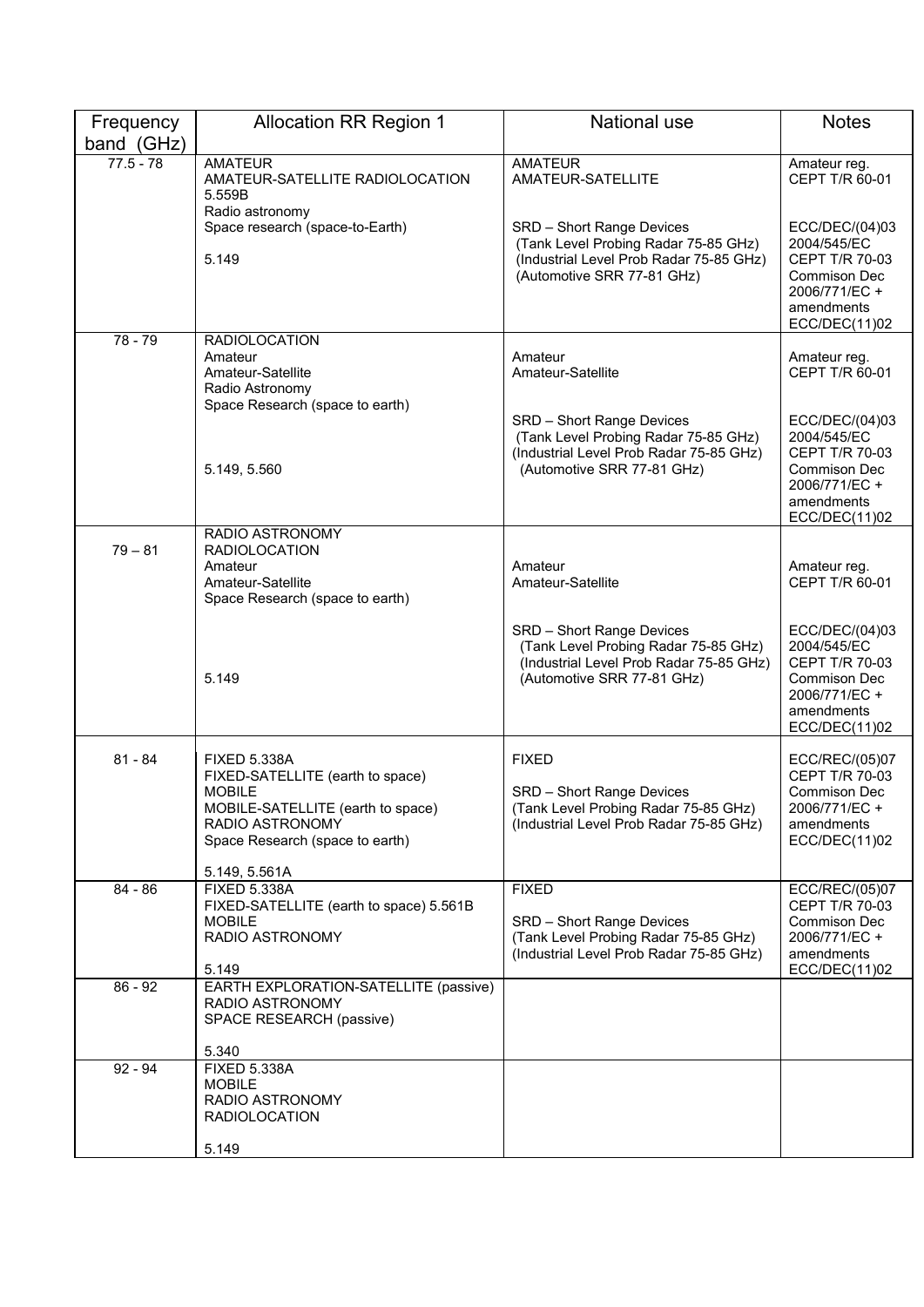| Frequency                 | <b>Allocation RR Region 1</b>                                   | National use | <b>Notes</b> |
|---------------------------|-----------------------------------------------------------------|--------------|--------------|
| band (GHz)<br>$94 - 94.1$ | EARTH EXPLORATION-SATELLITE (active)                            |              |              |
|                           | <b>RADIOLOCATION</b>                                            |              |              |
|                           | SPACE RESEARCH (active)                                         |              |              |
|                           | Radio Astronomy                                                 |              |              |
|                           | 5.562, 5.562A                                                   |              |              |
| $94.1 - 95$               | <b>FIXED</b>                                                    |              |              |
|                           | <b>MOBILE</b>                                                   |              |              |
|                           | RADIO ASTRONOMY<br><b>RADIOLOCATION</b>                         |              |              |
|                           |                                                                 |              |              |
|                           | 5.149                                                           |              |              |
| $95 - 100$                | <b>FIXED</b>                                                    |              |              |
|                           | <b>MOBILE</b><br><b>RADIONAVIGATION</b>                         |              |              |
|                           | RADIONAVIGATION-SATELLITE                                       |              |              |
|                           | RADIO ASTRONOMY                                                 |              |              |
|                           | <b>RADIOLOCATION</b>                                            |              |              |
|                           | 5.149, 5.554                                                    |              |              |
| $100 - 102$               | EARTH EXPLORATION-SATELLITE (passive)                           |              |              |
|                           | RADIO ASTRONOMY                                                 |              |              |
|                           | SPACE RESEARCH (passive)                                        |              |              |
|                           | 5.340, 5.341                                                    |              |              |
| $102 - 105$               | <b>FIXED</b>                                                    |              |              |
|                           | <b>MOBILE</b><br>RADIO ASTRONOMY                                |              |              |
|                           |                                                                 |              |              |
|                           | 5.149, 5.341                                                    |              |              |
| $105 - 109.5$             | <b>FIXED</b>                                                    |              |              |
|                           | <b>MOBILE</b><br>RADIO ASTRONOMY                                |              |              |
|                           | SPACE RESEARCH (passive) 5.562B                                 |              |              |
|                           |                                                                 |              |              |
|                           | 5.149, 5.341                                                    |              |              |
| $109.5 - 111.8$           | EARTH EXPLORATION-SATELLITE (passive)                           |              |              |
|                           | RADIO ASTRONOMY                                                 |              |              |
|                           | SPACE RESEARCH (passive)                                        |              |              |
|                           |                                                                 |              |              |
|                           | 5.340, 5.341                                                    |              |              |
| $111.8 - 114.25$          | <b>FIXED</b>                                                    |              |              |
|                           | <b>MOBILE</b>                                                   |              |              |
|                           | RADIO ASTRONOMY<br>SPACE RESEARCH (passive) 5.562B              |              |              |
|                           |                                                                 |              |              |
|                           | 5.149, 5.341                                                    |              |              |
| $114,25 - 116$            | EARTH EXPLORATION-SATELLITE (passive)                           |              |              |
|                           | RADIO ASTRONOMY<br>SPACE RESEARCH (passive)                     |              |              |
|                           |                                                                 |              |              |
|                           | 5.340, 5.341                                                    |              |              |
| $116 - 119,98$            | EARTH EXPLORATION-SATELLITE (passive)<br>INTER-SATELLITE 5.562C |              |              |
|                           | SPACE RESEARCH (passive)                                        |              |              |
|                           |                                                                 |              |              |
|                           | 5.341                                                           |              |              |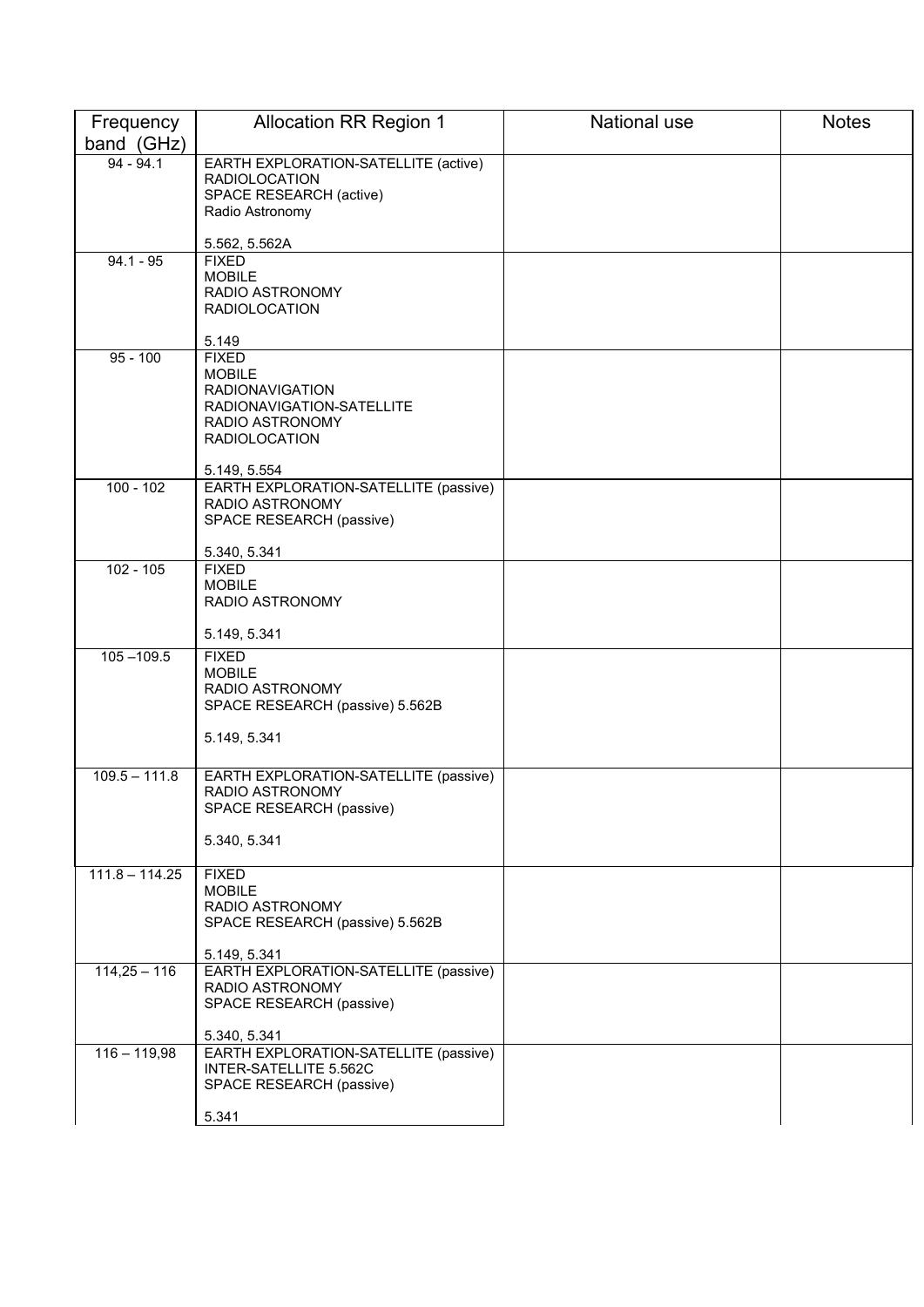| Frequency         | <b>Allocation RR Region 1</b>                                                                                                                          | <b>National use</b>                                             | <b>Notes</b>                                                         |
|-------------------|--------------------------------------------------------------------------------------------------------------------------------------------------------|-----------------------------------------------------------------|----------------------------------------------------------------------|
| band (GHz)        |                                                                                                                                                        |                                                                 |                                                                      |
| $119,98 - 122.25$ | EARTH EXPLORATION-SATELLITE (passive)<br>INTER-SATELLITE S5.562C<br>SPACE RESEARCH (passive)<br>5.138, 5.341                                           | SRD - Short Range Devices<br>(Non-specific devices 122-123 GHz) | CEPT T/R 70-03<br><b>Commison Dec</b><br>2006/771/EC +<br>amendments |
|                   |                                                                                                                                                        |                                                                 |                                                                      |
| $122.25 - 123$    | <b>FIXED</b><br><b>INTER-SATELLITE</b><br><b>MOBILE 5.558</b><br>Amateur<br>5.138                                                                      | Amateur                                                         | Amateur reg.<br>CEPT T/R 60-01                                       |
|                   |                                                                                                                                                        | SRD - Short Range Devices<br>(Non-specific devices 122-123 GHz) | CEPT T/R 70-03<br><b>Commison Dec</b><br>2006/771/EC +<br>amendments |
| $123 - 130$       | FIXED-SATELLITE (SPACE TO EARTH)<br>MOBILE-SATELLITE (SPACE TO EARTH)<br><b>RADIONAVIGATION</b><br>RADIONAVIGATION-SATELLITE<br>Radio Astronomy 5.562D |                                                                 |                                                                      |
| $130 - 134$       | 5.149, 5.554<br><b>FIXED</b>                                                                                                                           |                                                                 |                                                                      |
|                   | <b>INTER-SATELLITE</b><br><b>MOBILE 5.558</b><br>EARTH EXPLORATION-SATELLITE (active)<br>5.562E<br>RADIO ASTRONOMY                                     |                                                                 |                                                                      |
|                   | 5.149, 5.562A                                                                                                                                          |                                                                 |                                                                      |
| $134 - 136$       | <b>AMATEUR</b><br>AMATEUR-SATELLITE<br>Radio Astronomy                                                                                                 | <b>AMATEUR</b><br>AMATEUR-SATELLITE                             | Amateur reg.<br>CEPT T/R 60-01                                       |
| $136 - 141$       | RADIO ASTRONOMY<br><b>RADIOLOCATION</b><br>Amateur<br>Amateur-Satellite<br>5.149                                                                       | Amateur<br>Amateur-Satellite                                    | Amateur reg.<br>CEPT T/R 60-01                                       |
| $141 - 148.5$     | <b>FIXED</b><br><b>MOBILE</b><br>RADIO ASTRONOMY<br><b>RADIOLOCATION</b><br>5.149                                                                      |                                                                 |                                                                      |
| $148.5 - 151.5$   | EARTH EXPLORATION-SATELLITE (passive)<br><b>RADIO ASTRONOMY</b><br>SPACE RESEARCH (passive)<br>5.340                                                   |                                                                 |                                                                      |
| $151.5 - 155.5$   | <b>FIXED</b>                                                                                                                                           |                                                                 |                                                                      |
|                   | <b>MOBILE</b><br>RADIO ASTRONOMY<br><b>RADIOLOCATION</b>                                                                                               |                                                                 |                                                                      |
|                   | 5.149                                                                                                                                                  |                                                                 |                                                                      |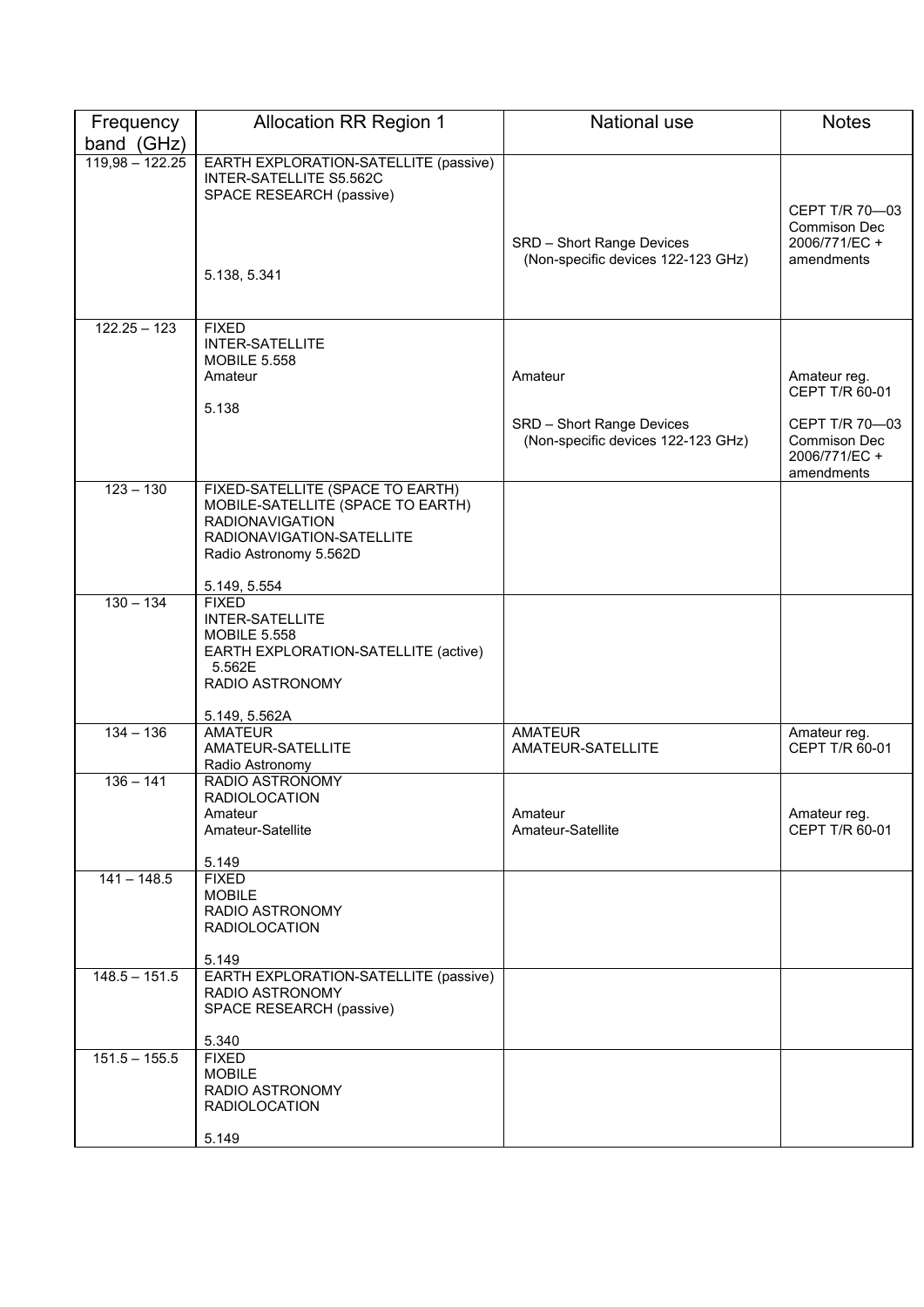| Frequency       | <b>Allocation RR Region 1</b>                                     | National use | <b>Notes</b> |
|-----------------|-------------------------------------------------------------------|--------------|--------------|
| band (GHz)      |                                                                   |              |              |
| $155.5 - 158.5$ | <b>FIXED</b>                                                      |              |              |
|                 | <b>MOBILE</b>                                                     |              |              |
|                 | RADIO ASTRONOMY                                                   |              |              |
|                 | 5.149                                                             |              |              |
| $158.5 - 164$   | <b>FIXED</b>                                                      |              |              |
|                 | FIXED-SATELLITE (space to earth)<br><b>MOBILE</b>                 |              |              |
|                 | MOBILE-SATELLITE (space to earth)                                 |              |              |
| $164 - 167$     | EARTH EXPLORATION-SATELLITE (passive)                             |              |              |
|                 | RADIO ASTRONOMY                                                   |              |              |
|                 | SPACE RESEARCH (passive)                                          |              |              |
|                 | 5.340                                                             |              |              |
| $167 - 174.5$   | <b>FIXED</b>                                                      |              |              |
|                 | FIXED-SATELLITE (space to earth)                                  |              |              |
|                 | <b>MOBILE S5.558</b><br><b>INTER-SATELLITE</b>                    |              |              |
|                 |                                                                   |              |              |
|                 | 5.149, 5.562D                                                     |              |              |
| $174.5 - 174.8$ | <b>FIXED</b><br><b>MOBILE 5.558</b>                               |              |              |
|                 | INTER-SATELLITE                                                   |              |              |
| $174.8 - 182$   | EARTH EXPLORATION-SATELLITE (passive)                             |              |              |
|                 | INTER-SATELLITE 5.562H                                            |              |              |
| 182 - 185       | SPACE RESEARCH (passive)<br>EARTH EXPLORATION-SATELLITE (passive) |              |              |
|                 | RADIO ASTRONOMY                                                   |              |              |
|                 | SPACE RESEARCH (passive)                                          |              |              |
|                 |                                                                   |              |              |
| 185 - 190       | 5.340<br>EARTH EXPLORATION-SATELLITE (passive)                    |              |              |
|                 | INTER-SATELLITE 5.562H                                            |              |              |
|                 | SPACE RESEARCH (passive)                                          |              |              |
| $190 - 191.8$   | EARTH EXPLORATION-SATELLITE (passive)                             |              |              |
|                 | SPACE RESEARCH (passive)                                          |              |              |
|                 | 5.340                                                             |              |              |
| 191.8 - 200     | <b>FIXED</b>                                                      |              |              |
|                 | <b>INTER-SATELLITE</b>                                            |              |              |
|                 | <b>MOBILE 5.558</b><br>MOBILE-SATELLITE                           |              |              |
|                 | <b>RADIONAVIGATION</b>                                            |              |              |
|                 | RADIONAVIGATION-SATELLITE                                         |              |              |
|                 |                                                                   |              |              |
| $200 - 209$     | 5.149, 5.341 5.554<br>EARTH EXPLORATION-SATELLITE (passive)       |              |              |
|                 | RADIO ASTRONOMY                                                   |              |              |
|                 | SPACE RESEARCH (passive)                                          |              |              |
|                 | 5.340, 5.341, 5.563A                                              |              |              |
| $209 - 217$     | <b>FIXED</b>                                                      |              |              |
|                 | FIXED-SATELLITE (earth to space)                                  |              |              |
|                 | <b>MOBILE</b>                                                     |              |              |
|                 | RADIO ASTRONOMY                                                   |              |              |
|                 | 5.149, 5.341                                                      |              |              |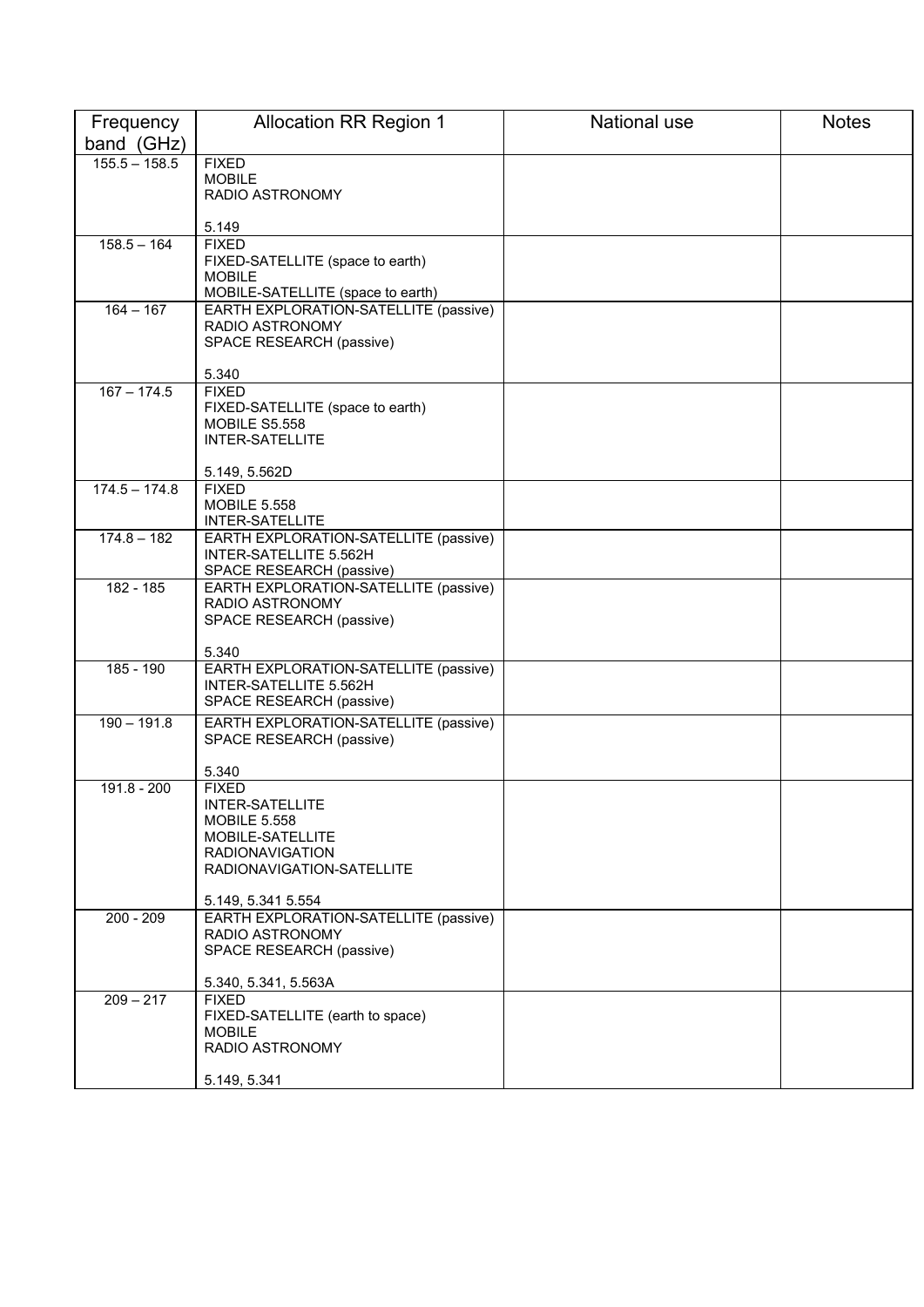| Frequency     | <b>Allocation RR Region 1</b>                                     | National use                       | <b>Notes</b>                   |
|---------------|-------------------------------------------------------------------|------------------------------------|--------------------------------|
| band (GHz)    |                                                                   |                                    |                                |
| $217 - 226$   | <b>FIXED</b>                                                      |                                    |                                |
|               | FIXED-SATELLITE (earth to space)<br><b>MOBILE</b>                 |                                    |                                |
|               | RADIO ASTRONOMY                                                   |                                    |                                |
|               | SPACE RESEARCH (passive) 5.562B                                   |                                    |                                |
|               | 5.149, 5.341                                                      |                                    |                                |
| $226 - 231.5$ | EARTH EXPLORATION-SATELLITE (passive)<br>RADIO ASTRONOMY          |                                    |                                |
|               | SPACE RESEARCH (passive)                                          |                                    |                                |
|               | 5.340                                                             |                                    |                                |
| $231.5 - 232$ | <b>FIXED</b>                                                      |                                    |                                |
|               | <b>MOBILE</b>                                                     |                                    |                                |
|               | Radiolocation                                                     |                                    |                                |
| $232 - 235$   | <b>FIXED</b>                                                      |                                    |                                |
|               | FIXED-SATELLITE (space to earth)                                  |                                    |                                |
|               | <b>MOBILE</b><br>Radiolocation                                    |                                    |                                |
| $235 - 238$   | EARTH EXPLORATION-SATELLITE (passive)                             |                                    |                                |
|               | FIXED-SATELLITE (space to earth)                                  |                                    |                                |
|               | SPACE RESEARCH (passive)                                          |                                    |                                |
|               | 5.563A, 5.563B                                                    |                                    |                                |
| $238 - 240$   | <b>FIXED</b><br>FIXED-SATELLITE (space to earth)                  |                                    |                                |
|               | <b>MOBILE</b>                                                     |                                    |                                |
|               | <b>RADIONAVIGATION</b><br>RADIONAVIGATION-SATELLITE               |                                    |                                |
|               | <b>RADIOLOCATION</b>                                              |                                    |                                |
| $240 - 241$   | <b>FIXED</b>                                                      |                                    |                                |
|               | <b>MOBILE</b><br><b>RADIOLOCATION</b>                             |                                    |                                |
| $241 - 248$   | <b>RADIOLOCATION</b>                                              |                                    |                                |
|               | <b>RADIOASTRONOMY</b><br>Amateur                                  | Amateur                            |                                |
|               | Amateur-Satellite                                                 | Amateur-Satellite                  | Amateur reg.<br>CEPT T/R 60-01 |
|               |                                                                   |                                    |                                |
|               |                                                                   | SRD - Short Range Devices          | CEPT T/R 70-03                 |
|               |                                                                   | (Non-specific devices 244-246 GHz) | <b>Commison Dec</b>            |
|               | 5.138, 5.149                                                      |                                    | 2006/771/EC +<br>amendments    |
| $248 - 250$   | <b>AMATEUR</b>                                                    | <b>AMATEUR</b>                     | Amateur reg.                   |
|               | AMATEUR-SATELLITE<br>Radio Astronomy                              | AMATEUR-SATELLITE                  | CEPT T/R 60-01                 |
|               |                                                                   |                                    |                                |
|               | 5.149                                                             |                                    |                                |
| $250 - 252$   | EARTH EXPLORATION-SATELLITE (passive)<br>SPACE RESEARCH (passive) |                                    |                                |
|               | RADIO ASTRONOMY                                                   |                                    |                                |
|               | 5.340, 5.563A                                                     |                                    |                                |
| 252 - 265     | <b>FIXED</b>                                                      |                                    |                                |
|               | <b>MOBILE</b>                                                     |                                    |                                |
|               | MOBILE-SATELLITE (earth to space)<br>RADIO ASTRONOMY              |                                    |                                |
|               | <b>RADIONAVIGATION</b>                                            |                                    |                                |
|               | RADIONAVIGATION-SATELLITE                                         |                                    |                                |
|               | 5.149, 5.554                                                      |                                    |                                |